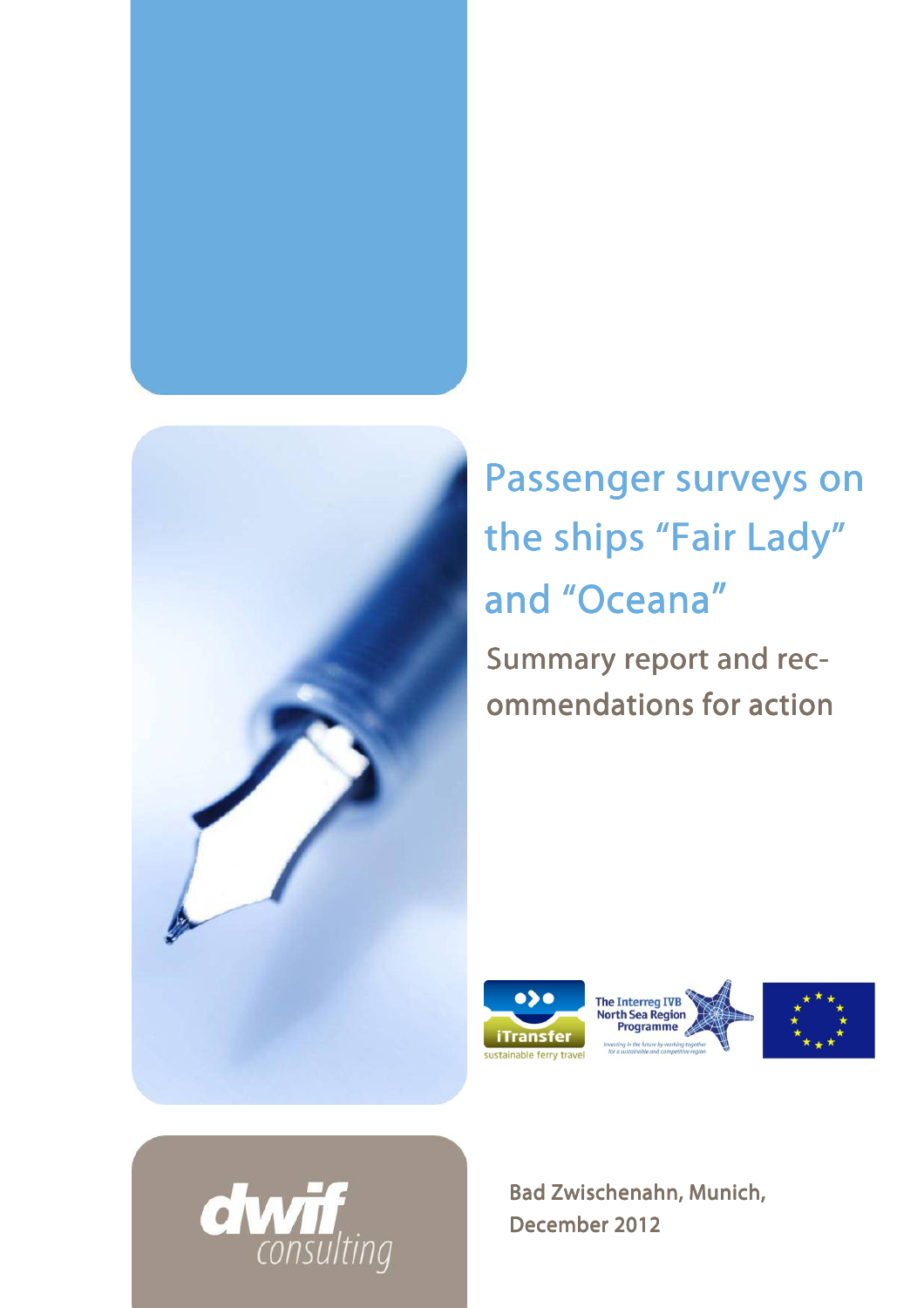# Passenger surveys on the ships "Fair Lady" and "Oceana"

# Summary report and recommendations for action

# **Contents**

| $\mathsf{L}$ |                  |  |  |
|--------------|------------------|--|--|
|              | $\mathbf{1}$ .   |  |  |
|              | $\overline{2}$ . |  |  |
|              | 3.               |  |  |
| Ш.           |                  |  |  |
|              | 1.               |  |  |
|              | 2.               |  |  |
|              | 3.               |  |  |
|              | 4.               |  |  |
|              | 5.               |  |  |
|              | 6.               |  |  |
| III.         |                  |  |  |
|              | 1.               |  |  |
|              | 2.               |  |  |
|              | 3.               |  |  |

Project management:

Matthias Hollmann Wiebke Leverenz Saskia Weis Dr. Manfred Zeiner

Munich/Bad Zwischenahn, December 2012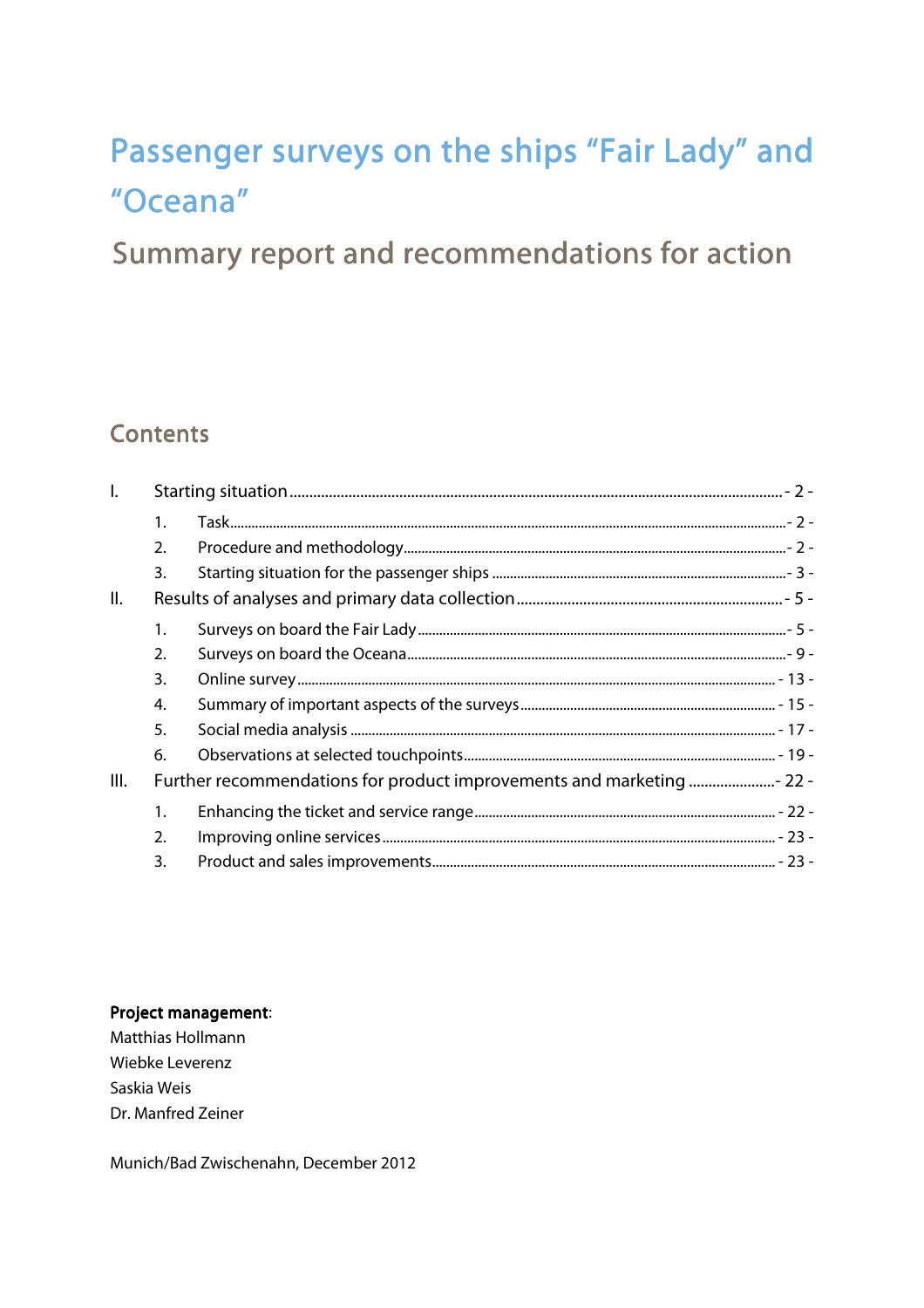

# I. Starting situation

# 1. Task

The investigation was prompted by the intention of obtaining information on the attitudes and satisfaction of passengers with their ferry journey aboard the Oceana and Fair Lady. The journey as a whole including the local stay was not at the forefront, rather the investigation concerned the evaluation of services directly associated with the ferry journey. This includes journey preparation (available supply of information, ability to book the ferry, etc.) and the infrastructure on board the ship (furnishings, comfort, service features and catering services). The aim of this investigation was to specify and pool passengers' expectations for a future passenger ship offer in order to outline a range of realistic demands from it and to derive appropriate optimisation solutions and recommendations for action with regard to a future ship's range and infrastructure and for marketing.

#### Note on summary

The summary report sums up the most important results and recommendations for action from the investigation. The results documentation with commentary and recommendations for action contains a detailed overview of all the results from the individual analysis steps. The focus of the summary is the satisfaction of passengers with the resulting consequences for the design of future ferry offers, as well as statements on the requirements for a future passenger ship from the perspective of existing and potential passengers.

# 2. Procedure and methodology

As part of the investigation, the following analysis tools were used in accordance with the tendering:

#### • Desk research

Studies and investigations provided by project participants were analysed with regard to the objectives tendered.

#### $\bullet$  Expert discussions

Accompanying expert discussions with representatives from the shipping companies and tourism organisations concerned supported the discovery of knowledge.

#### • Social media analysis

An analysis of social media services provides information on passengers' experiences and evaluations of the services concerned on web 2.0. Essentially it was to determine to what extent optimisation requirements can be derived from these comments and evaluations.

#### Online survey of potential passengers

In order to determine the requirements and requests of potential passengers for future passenger ship services who as yet have had little or no experience in this service segment, an anonymous, non-personalised online survey was carried out. A total of almost 900 participants were involved in the survey.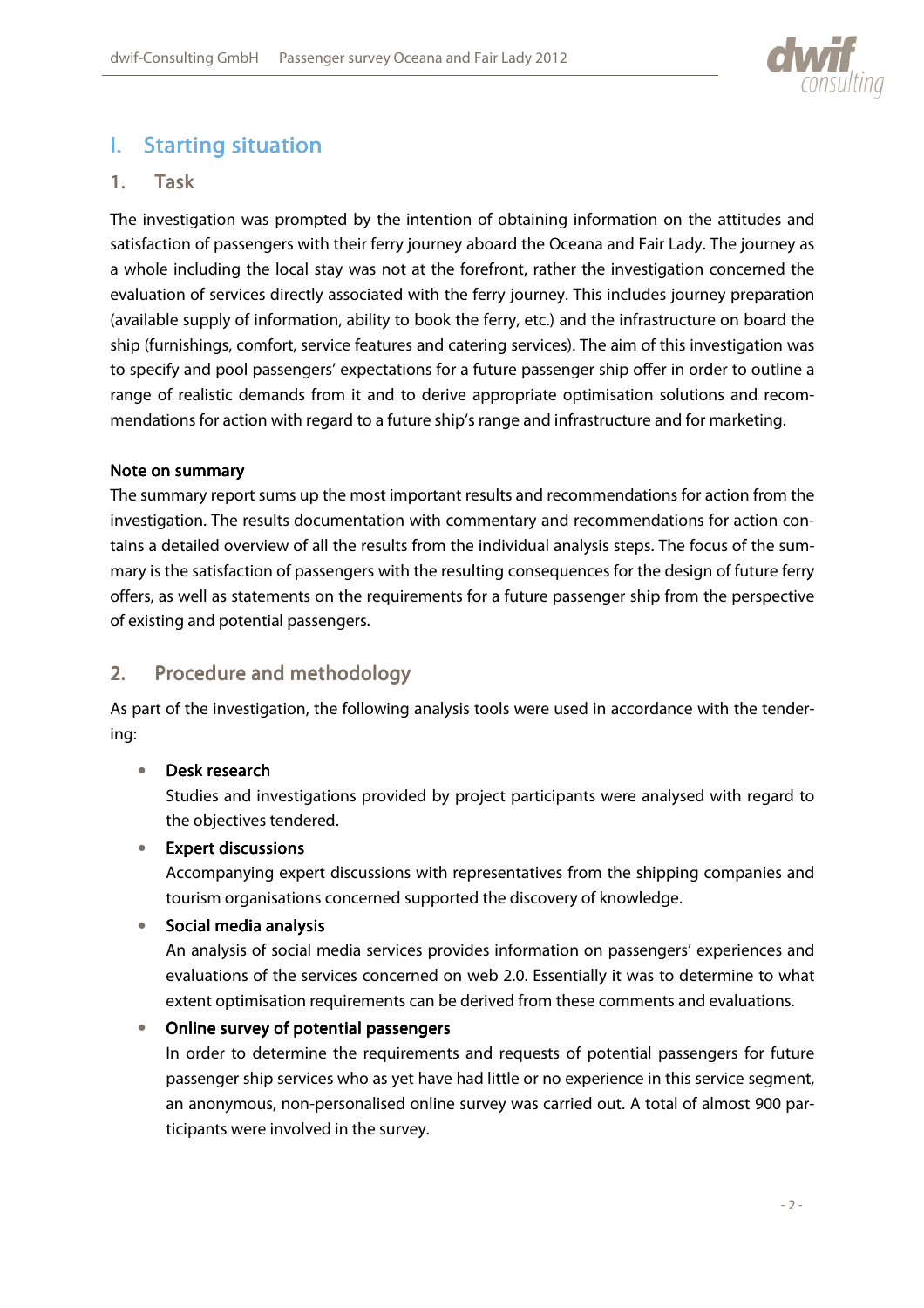

#### • Passenger surveys on board the MS Oceana and MS Fair Lady

The passenger surveys constituted the focus of the investigation in accordance with the aforementioned objectives. In August and September 2012, a total of 522 passengers took part in the survey on the Fair Lady, 502 participants on board the Oceana.

# 3. Starting situation for the passenger ships

#### Different basic conditions!

In addition to general developments and basic conditions which concern both ships equally, there are also ship-specific differences due to the different types of services which should be taken into account when evaluating the results.

#### General basic conditions:

- Rising fuel prices
- A lack of specialised personnel and junior staff
- Environmental aspects are increasing in significance
- Demographic change requires consideration for the infrastructure: barrier-free services are gaining in importance
- Modified passenger behaviour: increasing demands in terms of service, quality, comfort and entertainment on board
- For both ships, the focus is on seasonal traffic, no all-year connections

#### Specific aspects of Fair-Lady:

- The transfer services to Heligoland are suffering from the severely reduced numbers of day visitors over the last few years. This has led to a considerable reduction in the ship's capacities. All large tourist steamers with capacities over 1,500 passengers were replaced with smaller ships
- Following the suspension of the ferry service to Heligoland from Bremerhaven in 2008 due to technical reasons, from 2011 ferry services first have to be re-established.
- The connection with the "Fair Lady" from Bremerhaven is in competition with several other ports of departure
- The strong influence of weather conditions on the feasibility of journeys. As soon as it has to be assumed that the sea disturbance would impair passengers' wellbeing to strongly, the journeys are cancelled (this affects all competitors, however)
- Outdated ship material causes technical failures
- Relatively long crossing time in relation to a day visit
- Awkward and time-consuming landing at Heligoland due to disembarking. For many passengers, however, disembarking is also an experience factor with a unique selling point
- Good connection to regional source areas via the motorway and Weser tunnel,
- Bremerhaven is called an important departure location by actors involved.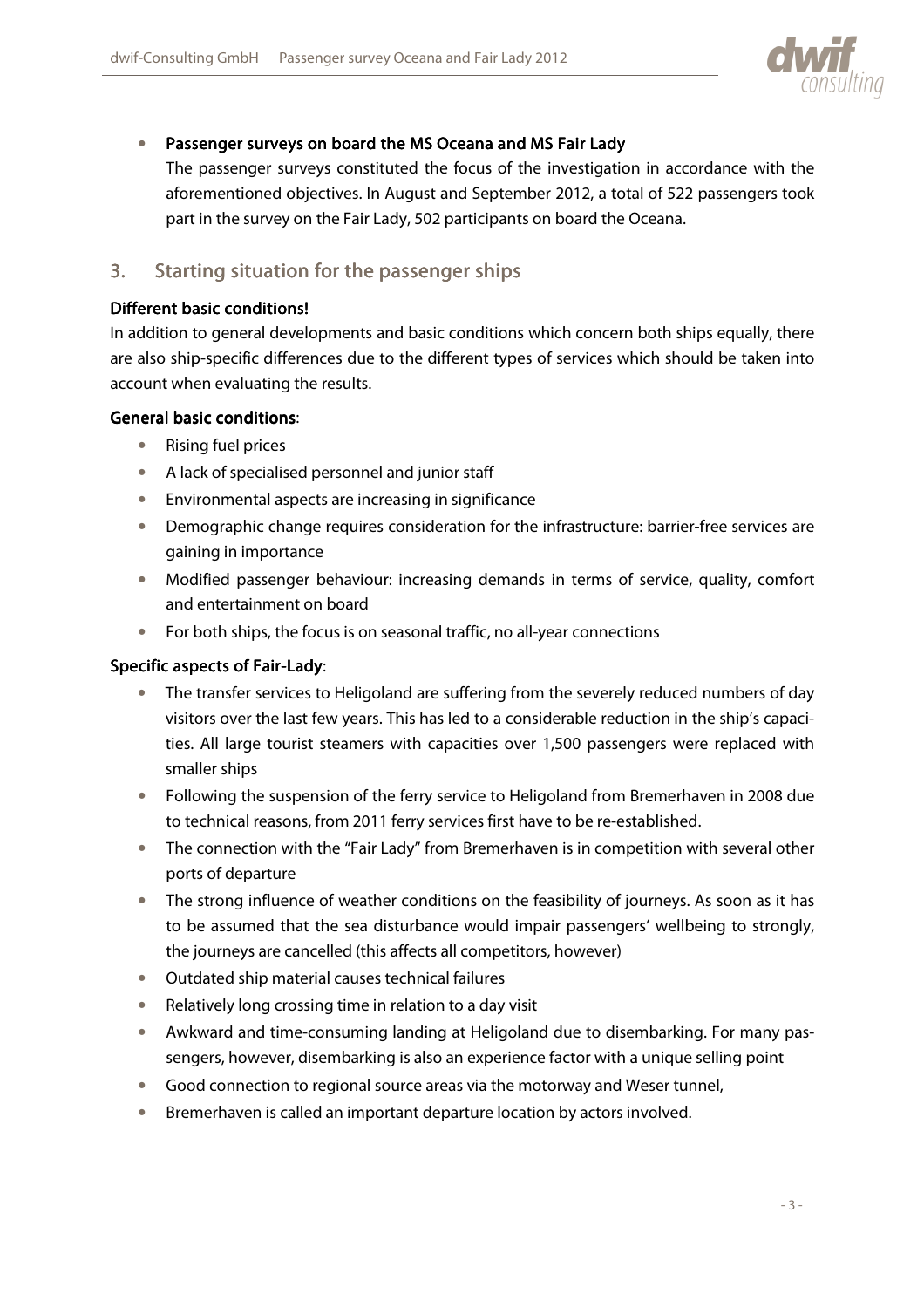

## Specific aspects of Oceana:

- Monopolist on the Bremen-Bremerhaven route
- Traditional ship with an overall positive image for the population
- The connection is benefitting from the trend towards more short trips
- Central location in Bremen, good connection to the public transport network
- Good cross-marketing cooperation with local radio broadcaster
- Attractive "Havenwelten" have a positive effect on the service

# Conclusion:

In particular, the cost pressure due to sharply rising fuel and energy prices combined with a low tolerance of passengers to bear these cost increases puts the services under pressure. Difficulties also result from the age of the ships with few modern cost-saving and environmentally friendly drive technologies. To some extent, high costs for maintenance and repair are required. Though both services are affected by the same general basic conditions, the individual competitive situations are very different. As monopolist and traditional ship, Oceana enjoys a high level of popularity among the population and its passengers. The Fair Lady, on the other hand, is in competition with several services and is confronted by a heavily reduced demand for day trips to Heligoland. The welcome increase in overnight guests is not able to pick this up. It is not just the attractiveness of the ships that is crucial for a stabilisation and growth of the passenger numbers by holiday and day guests. Rather, an attractive offer needs to be provided on Heligoland so that interest in journeys to Germany's only open-sea island increases again. REK (regional development concept) Heligoland highlights this as well for 2010-2025.

The reorientation also requires a clear improvement in the quality of accessibility. The key for such an improvement is on Heligoland itself: only a significant increase in the attractiveness can "change course". New attractions, services and products which are able to attract new target groups have to be established."

Source: REK Heligoland 2010 - 2025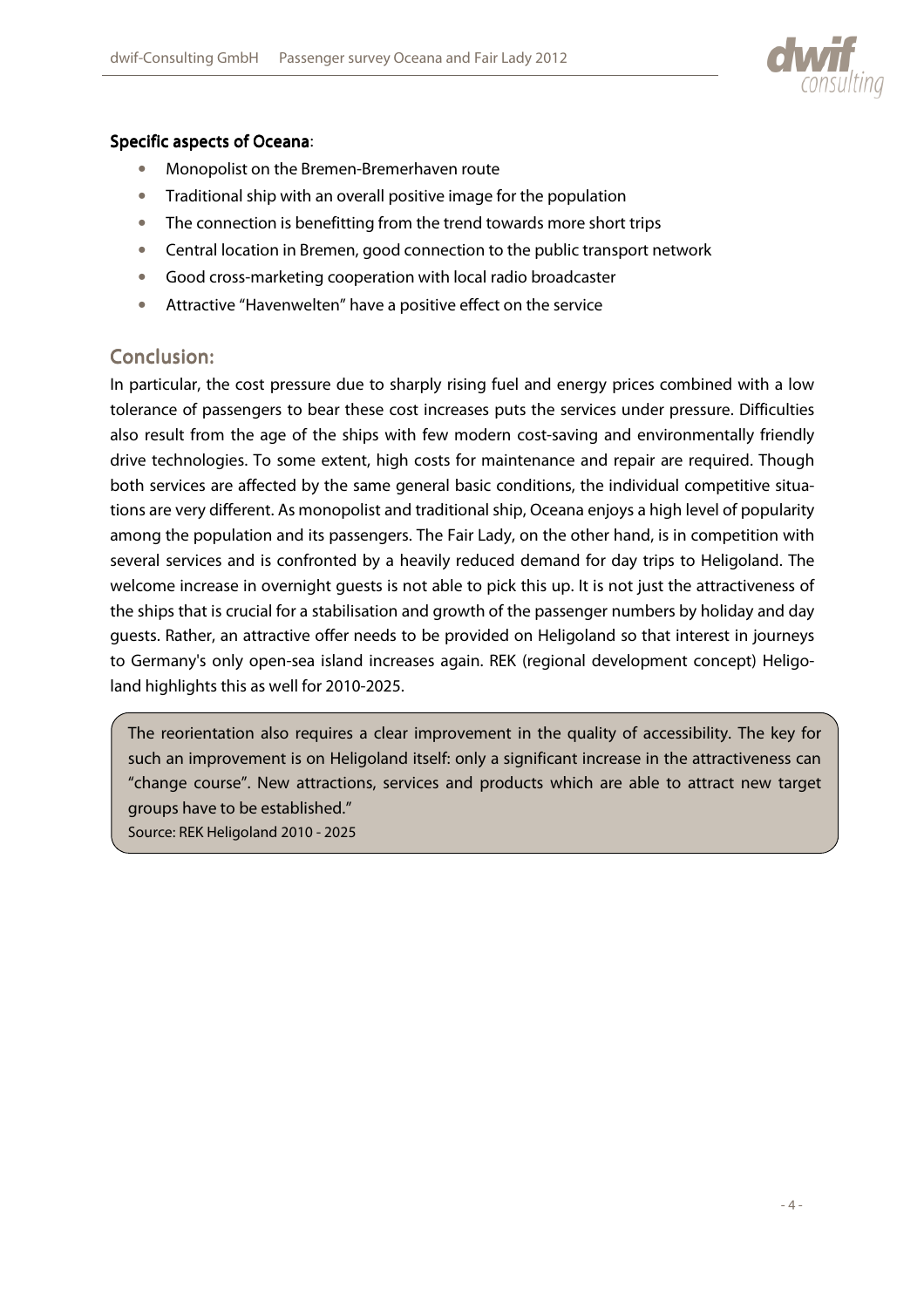

# II. Results of analyses and primary data collection

# 1. Surveys on board the Fair Lady

Journey route: Bremerhaven - Heligoland - Bremerhaven

#### Description:

- Year of construction: 1970 (renovation in 2011)
- Length: 68.57 m
- Width: 10 m
- Speed: 19 knots
- Passengers: 800
- Operating period: end of April until end of September

#### Passenger and guest trends in Heligoland transport

#### Fig. 1: Trend in guest numbers since 2007



Source: Kurverwaltung Heligoland (tourist authority), dwif 2012

- Continuously declining volume in day trip traffic
- Increasing number of overnight guests and overnight stays on Heligoland
- Tourist steamer traffic: the continuation of operations from Bremerhaven in 2011 led to a slight increase in passenger numbers on tourist steamers as a whole. A majority of the growth through Bremerhaven was drained by decreases at the other locations. Whether this is a cannibalisation effect or whether these are weather-related decreases cannot be said for certain. As a result, it is necessary to observe future trends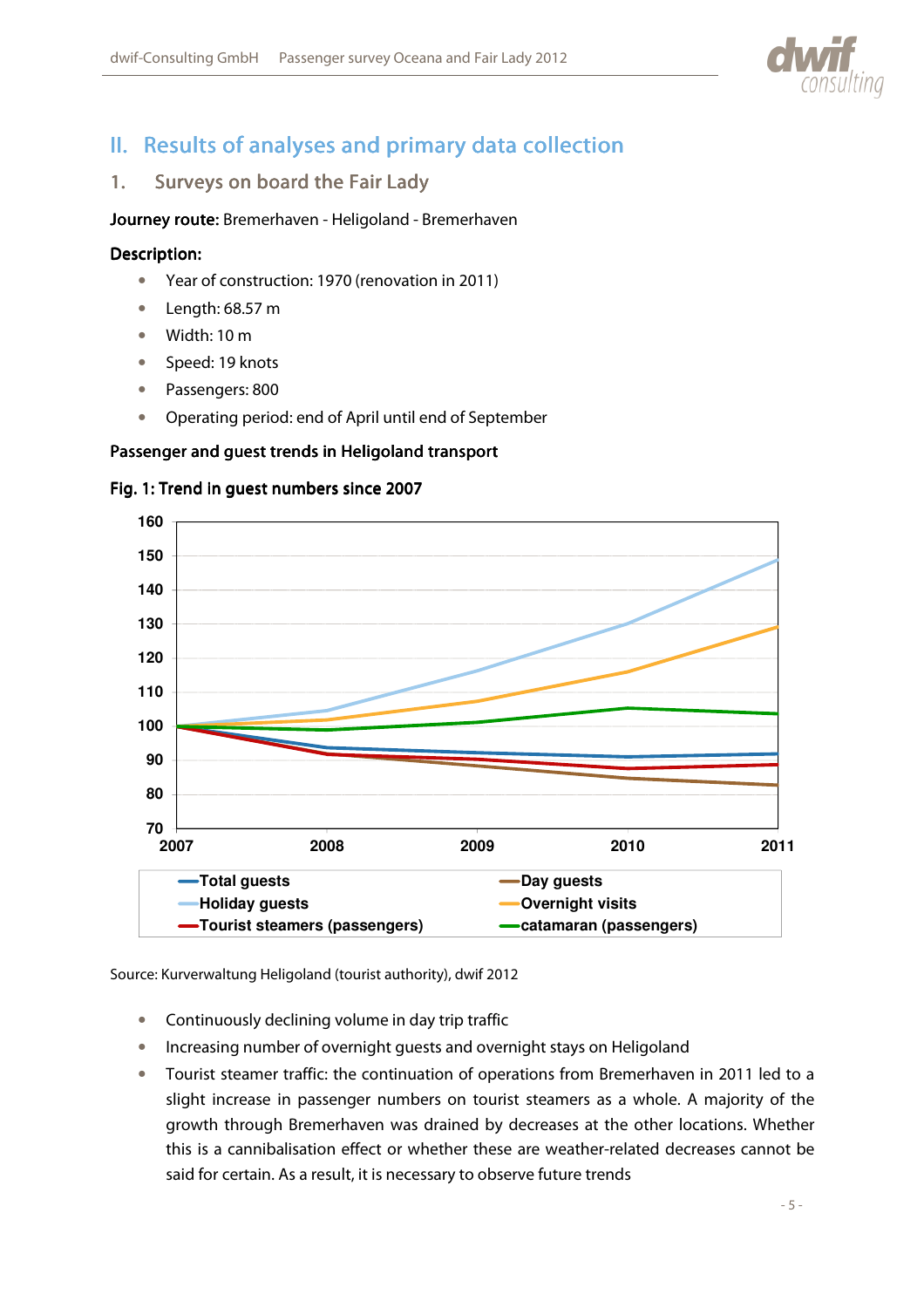

- Passenger numbers on the catamaran are relatively stable
- In 2012 there was a slight increase in the number of passengers in Bremerhaven when compared to 2011 (as at the beginning of September). The season ended early on 19<sup>th</sup> September due to a technical fault

#### Reason for journey

- 98.3 % of the surveyed passengers were travelling for leisure and holiday
- Business trips play an inferior role on the Fair Lady
- Around 80% of the passengers surveyed were on a day trip
- $\rightarrow$  Day guests are by far the most significant passenger group

#### Sociodemographic features

- The overall average age of surveyed passengers on the Fair Lady is 44 years old (day guests: 44.2, overnight guests: 41.5)
- With an 18.4% share, the 45 to 54 age range was the most strongly represented

#### Evaluation of disembarkment

#### Fig. 2: Disembarking: would you rather go to Heligoland without disembarking?



Source: Passenger survey Fair Lady, dwif 2012

Disembarking on Heligoland is not everybody's thing. For some it is an experience, for others it is an uncomfortable procedure. Passengers appear to be more strongly against disembarking as age increases.

#### Overall satisfaction with the connection

- Overall, 88.6% of passengers surveyed declared themselves to be very satisfied / satisfied with the connection from Bremerhaven to Heligoland
- Reasons for satisfaction: often the connection itself: good connections, accessibility, weather, joy of the maritime experience
- The furnishings and the infrastructure of the ship itself are rarely given as a reason for passengers' satisfaction
- The short stay time, the length of the crossing, the price and disembarking cause dissatisfaction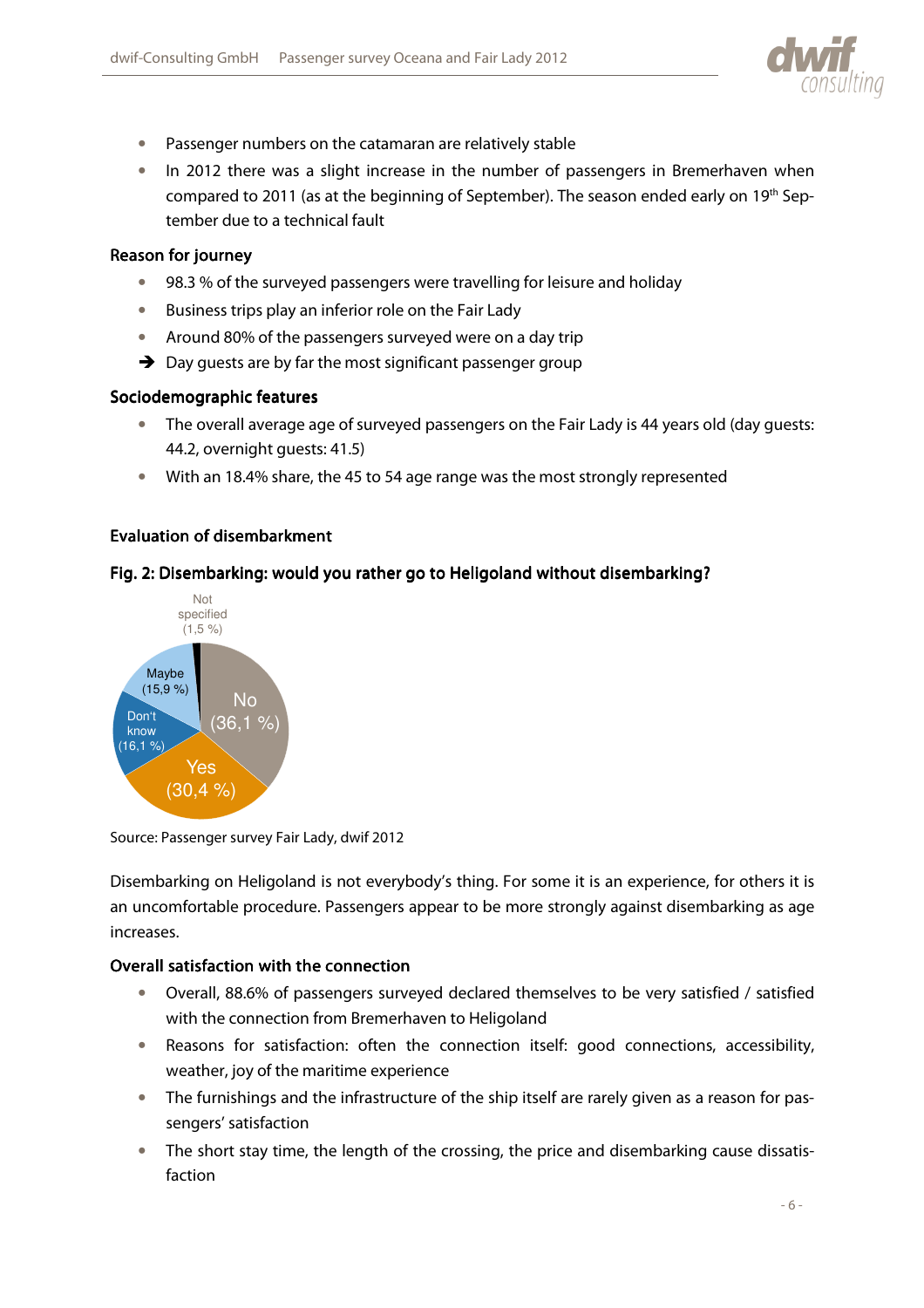



# Satisfaction with selected aspects

#### Fig. 3: Satisfaction with certain aspects



Source: Passenger survey Fair Lady, dwif 2012

#### Fig. 4: Dissatisfaction with certain aspects (holiday makers and day guests)

![](_page_7_Figure_7.jpeg)

Source: Passenger survey Fair Lady, dwif 2012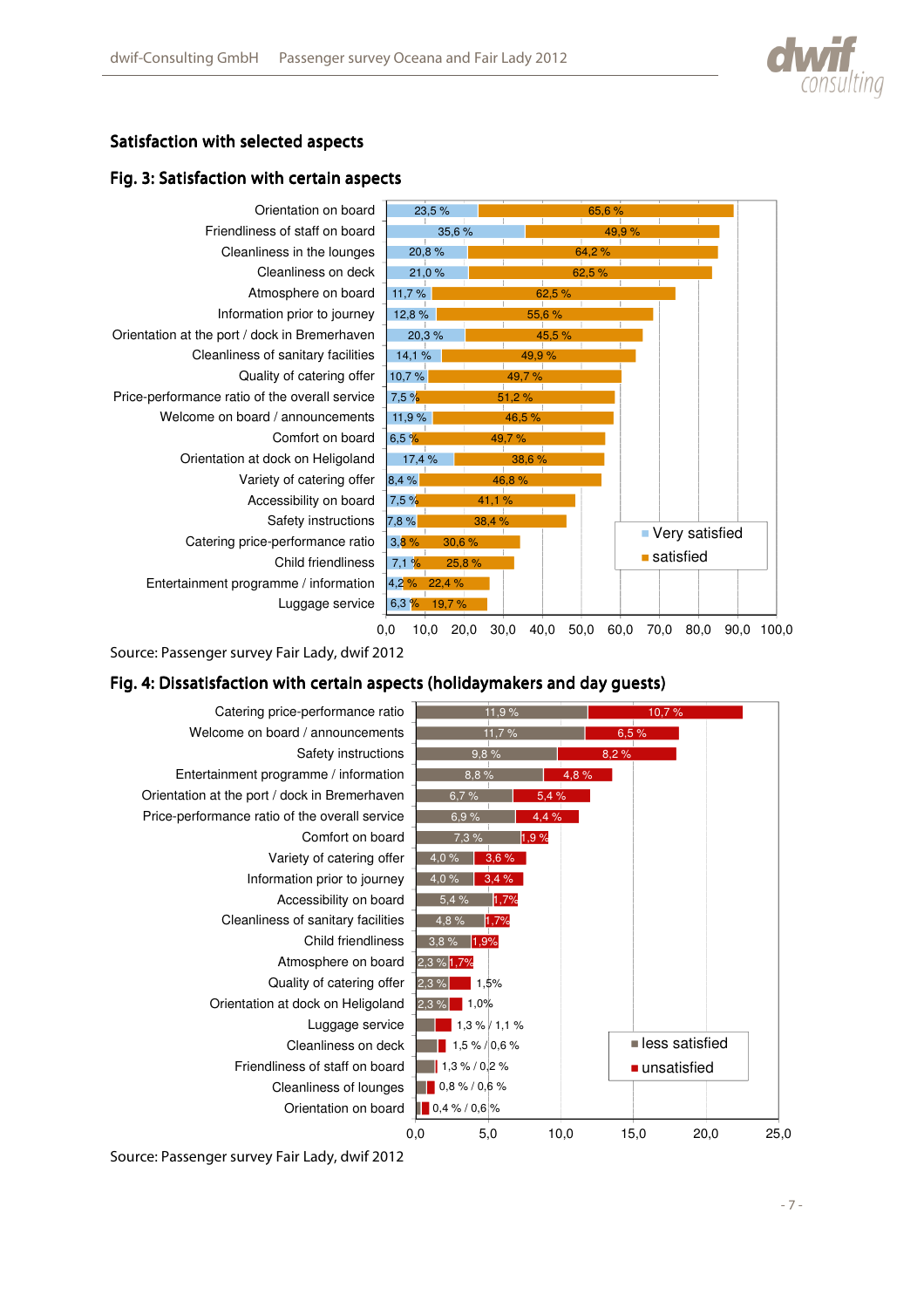![](_page_8_Picture_1.jpeg)

The aspects at the top of the scale require attention in particular. The lower area is concerned with single references. There are to some extent significant differences between day guests and holidaymakers in the weighting of individual aspects. The following aspects were particularly pronounced among the holidaymakers:

- The point of criticism most frequently mentioned by holidaymakers is the safety instructions. Almost 26% (highest value!) of holidaymakers surveyed stated themselves as less satisfied or unsatisfied with them
- Holidaymakers are significantly more critical of the price-performance ratio of the entire service compared to day guests (thus holidaymakers pay a comparatively higher transfer price as overnight guests)
- There are more frequent expressions of displeasure among holidaymakers with regards to the aspects of "accessibility on board" and "child friendliness"

The following aspects were evaluated similarly by holidaymakers and day guests:

- Almost 23 % of passengers evaluated the price-performance ratio of the catering service with less satisfied or unsatisfied. This may have an effect on the image of the journey
- The aspect "welcome / announcements on board" received an equally high proportion in terms of dissatisfaction. Many expressed that the announcements were sometimes difficult to understand depending on the lounge area on the ship. Oral safety instructions were also missed by the guests alongside information on the ferry journey and on the island of Heligoland

Comment: In principle, there are numerous safety instructions on board for how to act in emergency situations. However, clearly oral instructions or even short demonstrations are desired by passengers, even on relatively short journeys

• More frequently, the entertainment programme and the information on board was also criticised. In addition to a more extensive entertainment programme, passengers also wanted more information on Heligoland and what is on offer on the island

#### Suggestions for improvements

34.9% of passengers took the opportunity to provide numerous suggestions for improvement. The most frequent suggestions concerned the areas of entertainment, information and furnishings.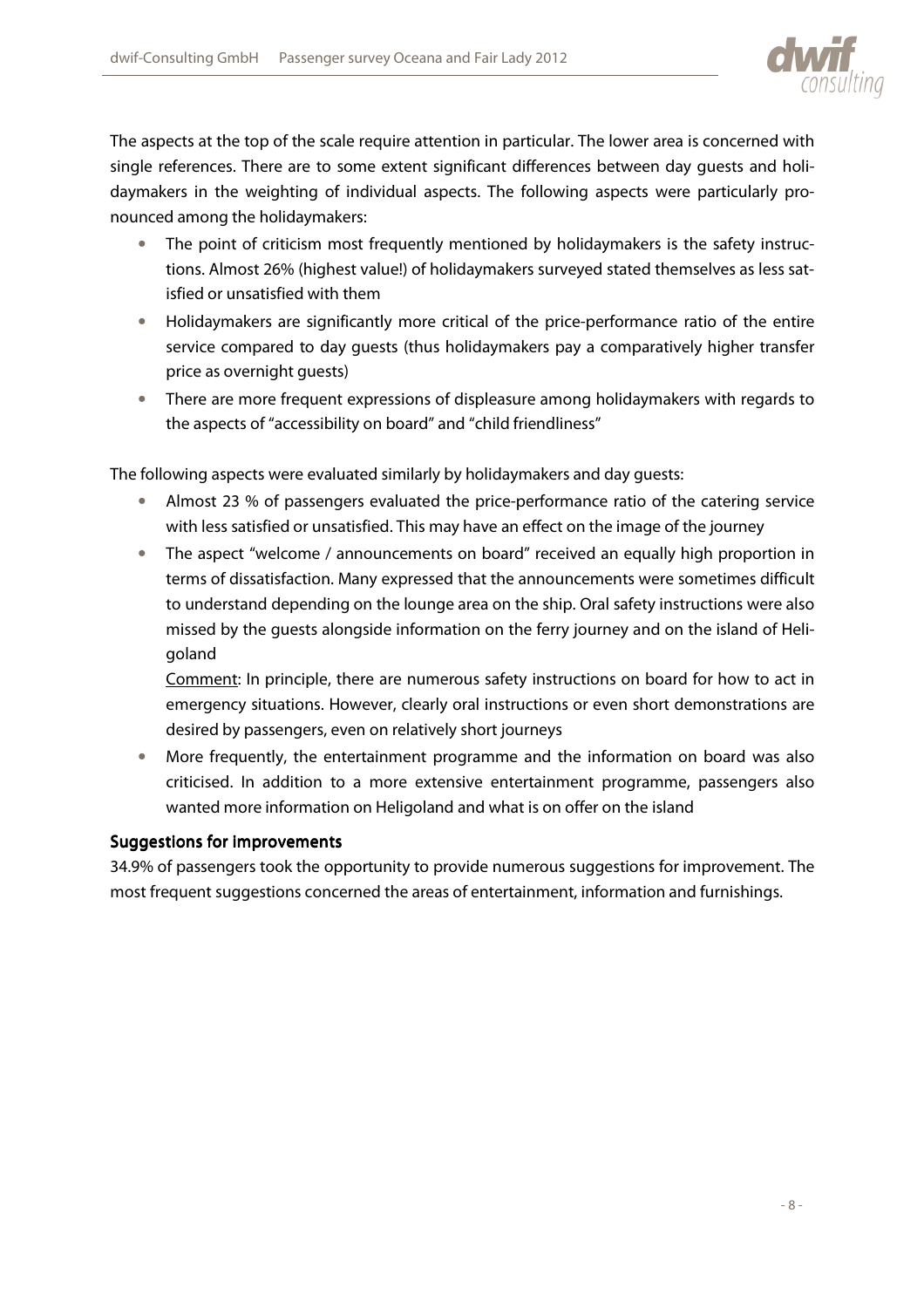![](_page_9_Picture_1.jpeg)

#### Fig. 5: Suggestions for improvement

![](_page_9_Figure_3.jpeg)

Source: Passenger survey Fair Lady, dwif 2012

# 2. Surveys on board the Oceana

# Journey route: Bremen - Bremerhaven - Bremen

#### Description:

- Year of construction: 1937 (renovation: 2002)
- Length: 55.2 m
- Width: 9.8 m
- Capacity: 700 passengers
- Season: 01.05 until 30.09, at weekends and various weekdays
- Passengers: 20 to 30 thousand per season

#### **Ticket type**

- 45.1% of the passengers booked a return ticket from their respective departure location
- 38.1% are only travelling in one direction (often combined with bicycle)

#### Socio-demographic features of surveyed passengers

- The age range from 45 and above is heavily represented among the passengers surveyed. They make up almost two thirds of the passengers
- The average age of the surveyed passengers on the Oceana is around 50 years old.

#### Origin of the travellers

• Trips from home clearly dominate. On the Oceana, over 80% of passengers come straight from home; on the Fair Lady, it is only 66%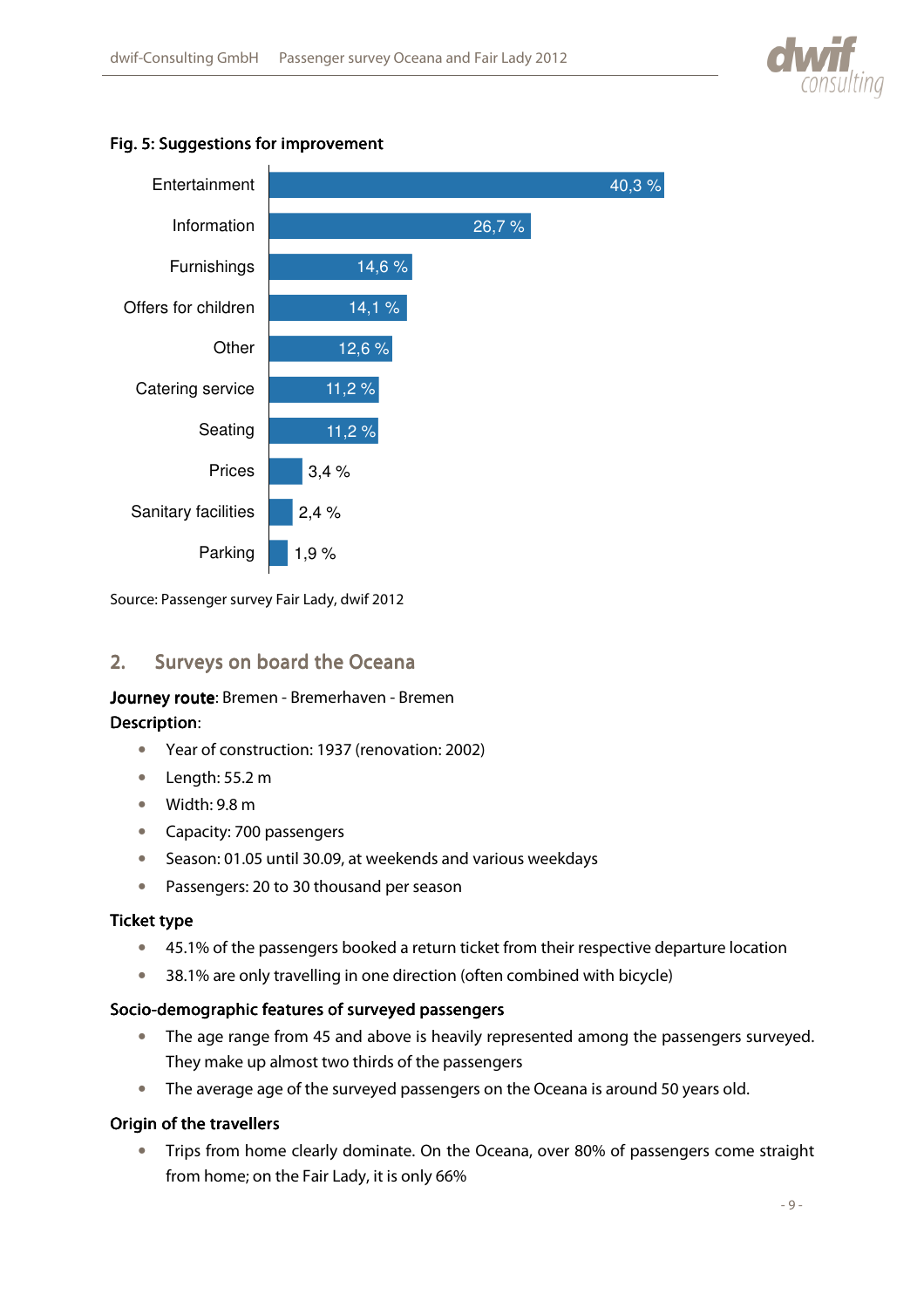![](_page_10_Picture_1.jpeg)

- In contrast, the number of holidaymakers among the passengers on the Oceana is comparatively low with just under 15% (Fair Lady: 31.9%)
- $\rightarrow$  In the increased advertising of this service in the holiday regions, more potential for additional passengers can thus be seen.

#### Satisfaction with selected aspects

#### Fig. 6: Satisfaction with various aspects on board

![](_page_10_Figure_6.jpeg)

Source: Passenger survey Oceana, dwif 2012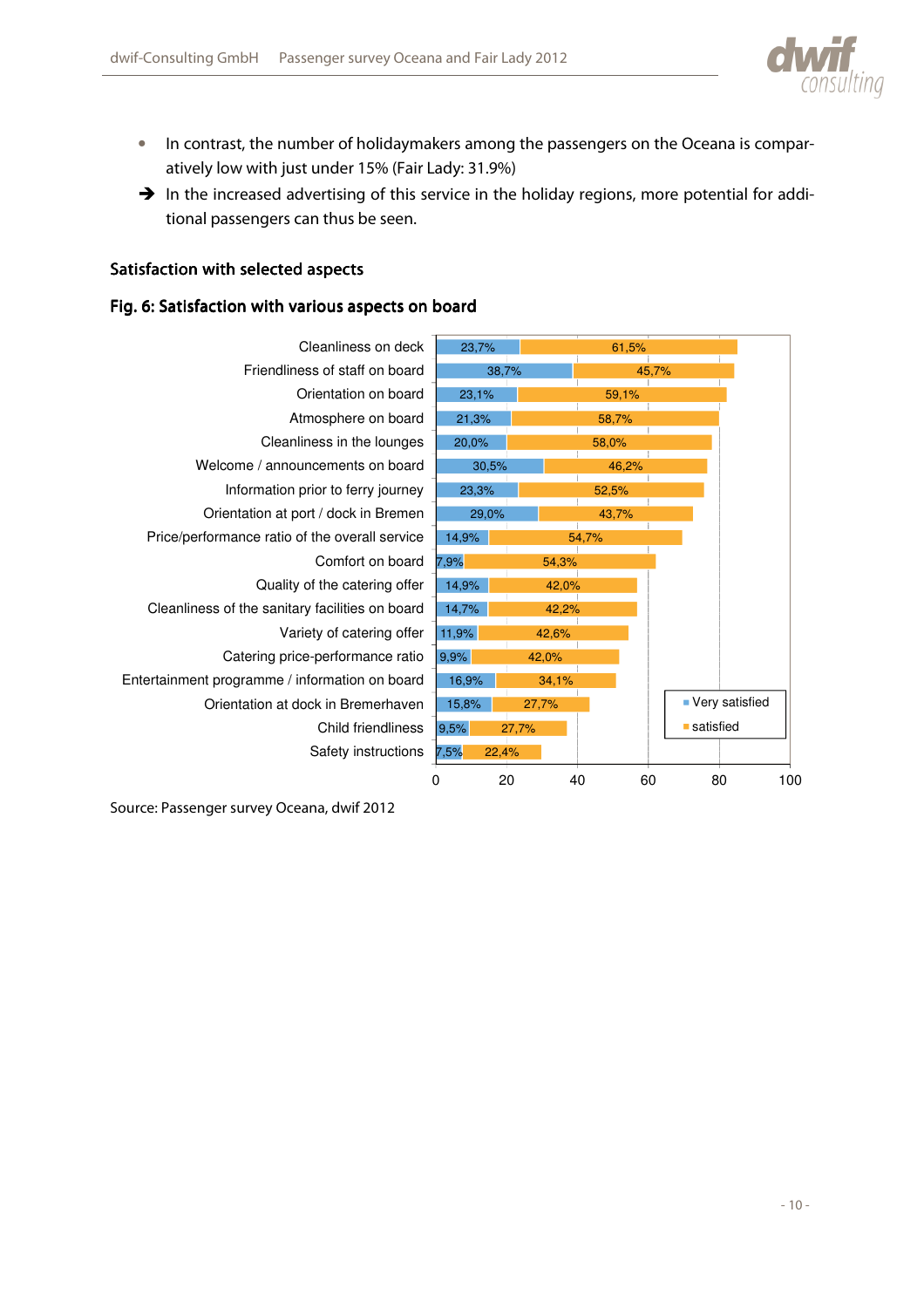![](_page_11_Picture_0.jpeg)

# Fig. 7: Dissatisfaction with selected aspects

![](_page_11_Figure_3.jpeg)

Source: Passenger survey Oceana, dwif 2012

Almost all aspects that were evaluated by surveyed passengers as less satisfied or unsatisfied are results in the single-digit range. Nevertheless, some aspects should be accorded greater attention:

- There is clear dissatisfaction in terms of the safety instructions on board. With 14.3% of the surveyed passengers, this is by far the highest value
- The variety of the catering offer on board is inappropriately low for trip catering. This is expressed in the corresponding evaluations
- Some passengers clearly have problems with the orientation from the dock in Bremerhaven. Information on board about the destination area and information boards at the dock may be a possible remedy.

#### Suggestions for improvement

Around a third of the surveyed passengers gave suggestions for improvements in this respect. The suggestions are distributed into the following categories: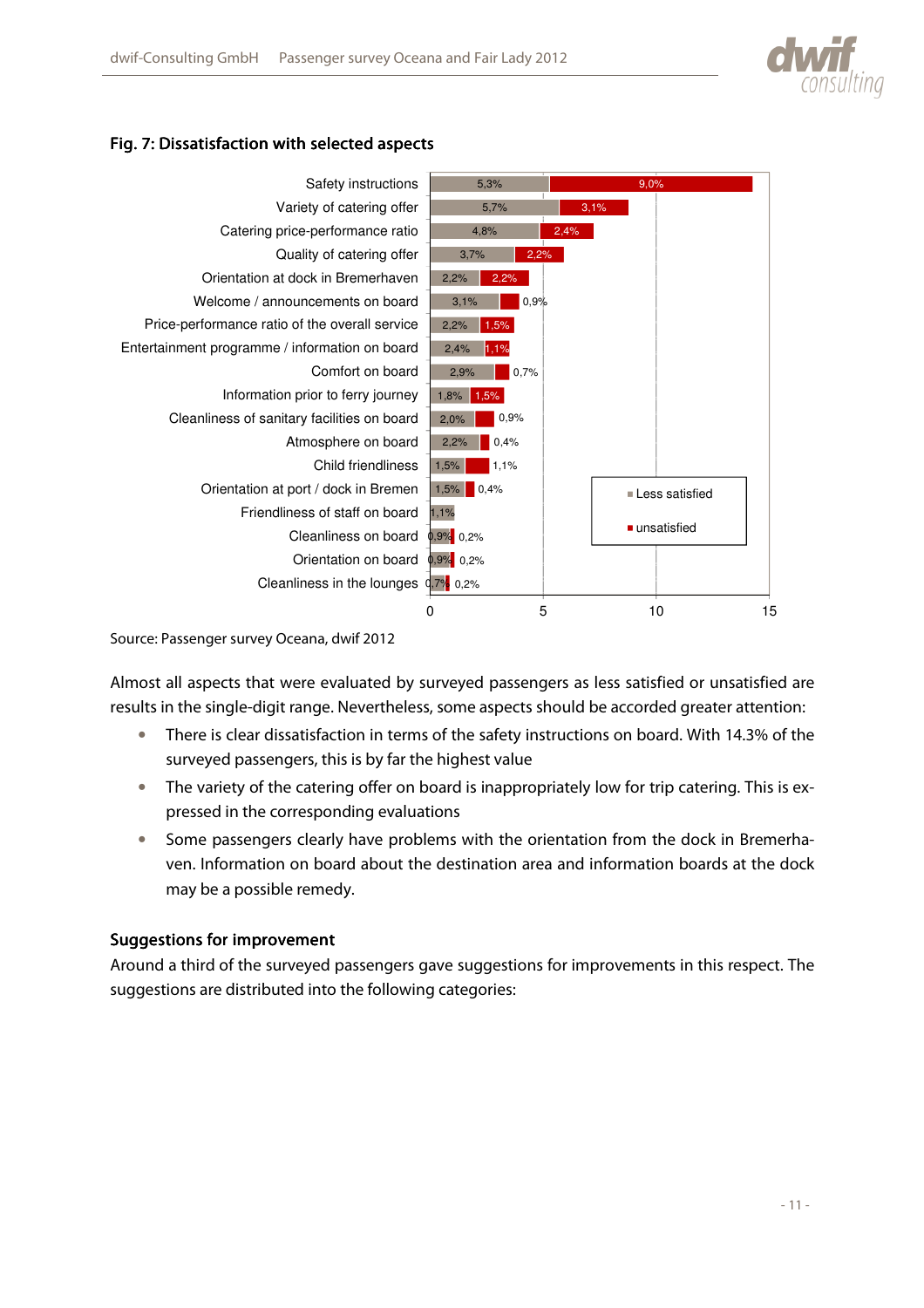![](_page_12_Picture_0.jpeg)

![](_page_12_Figure_2.jpeg)

![](_page_12_Figure_3.jpeg)

Source: Passenger survey Oceana, dwif 2012

# Ship of the future (Fair Lady and Oceana)

![](_page_12_Figure_6.jpeg)

# Fig. 9: Aspects which from the passengers' perspective a ship of the future must fulfil

Source: Passenger surveys Fair Lady and Oceana, dwif 2012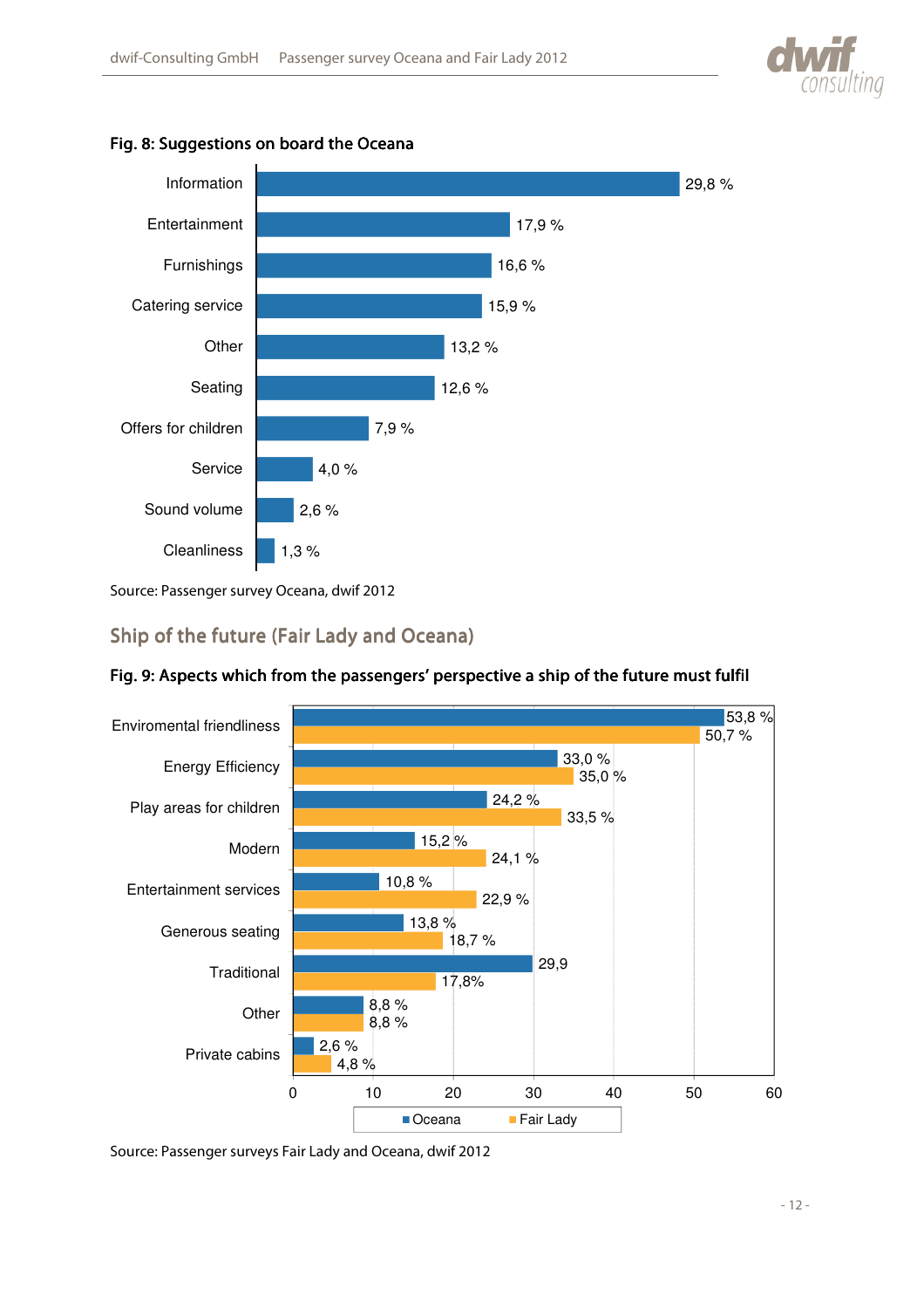![](_page_13_Picture_1.jpeg)

- Environmental friendliness and energy efficiency are generally of high importance
- As the Oceana is a traditional ship with which many people in the region feel a connection, this aspect plays a larger role compared to the Fair Lady
- Entertainment services occupy a rather subordinate role on the wish list for the ship of the future. This is a little surprising as many passengers made suggestions for precisely this area. As a result, entertainment services should clearly be understood rather as a supplement which gives the ship journey an important additional charm but which is not a priority

#### Aspects which are important to passengers for a ship of the future

Many passengers link their improvement suggestions to their suggestions for a ship of the future. The statements can definitely be transferred to other services. The following aspects were highlighted by passengers on both ships.

- Sufficiently comfortable seating inside and outside
	- − Sun protection and seats in the shade, flexible canopies
- Ship type and furnishings: modern, with classical and maritime elements
	- − Generous seating, friendly, open, modern, maritime
	- − Large viewing windows and observation windows, glass bottoms, underwater windows
	- − Accessible services
- Environmentally friendly and efficient drive technologies
- Play area for children, child-friendly furnishings
- Varied entertainment and multimedia services
- Sanitary facilities: modern, clean, accessible
- Catering: attractive selection, vegetarian dishes, different catering types (buffet, self-service, with service), bar, selection of coffee specialties

For these aspects it is necessary to note that they reflect the ideas and desires of the surveyed passengers. Not all aspects can be implemented but the statements give important indications of the direction in which the passenger is thinking. And thus there are definitely suggestions worth considering even if they were sometimes only stated occasionally.

#### 3. Online survey

#### Methodology: Methodology:

- Survey of visitors on the websites of the customer and project partner
- Field time: August/September 2012
- Response: 895 participants

#### Aims:

To determine the following facts:

- Previous experience and future interest in boat trips
- Evaluation of furnishing features for passenger ships
- Visions for the "passenger ship of the future"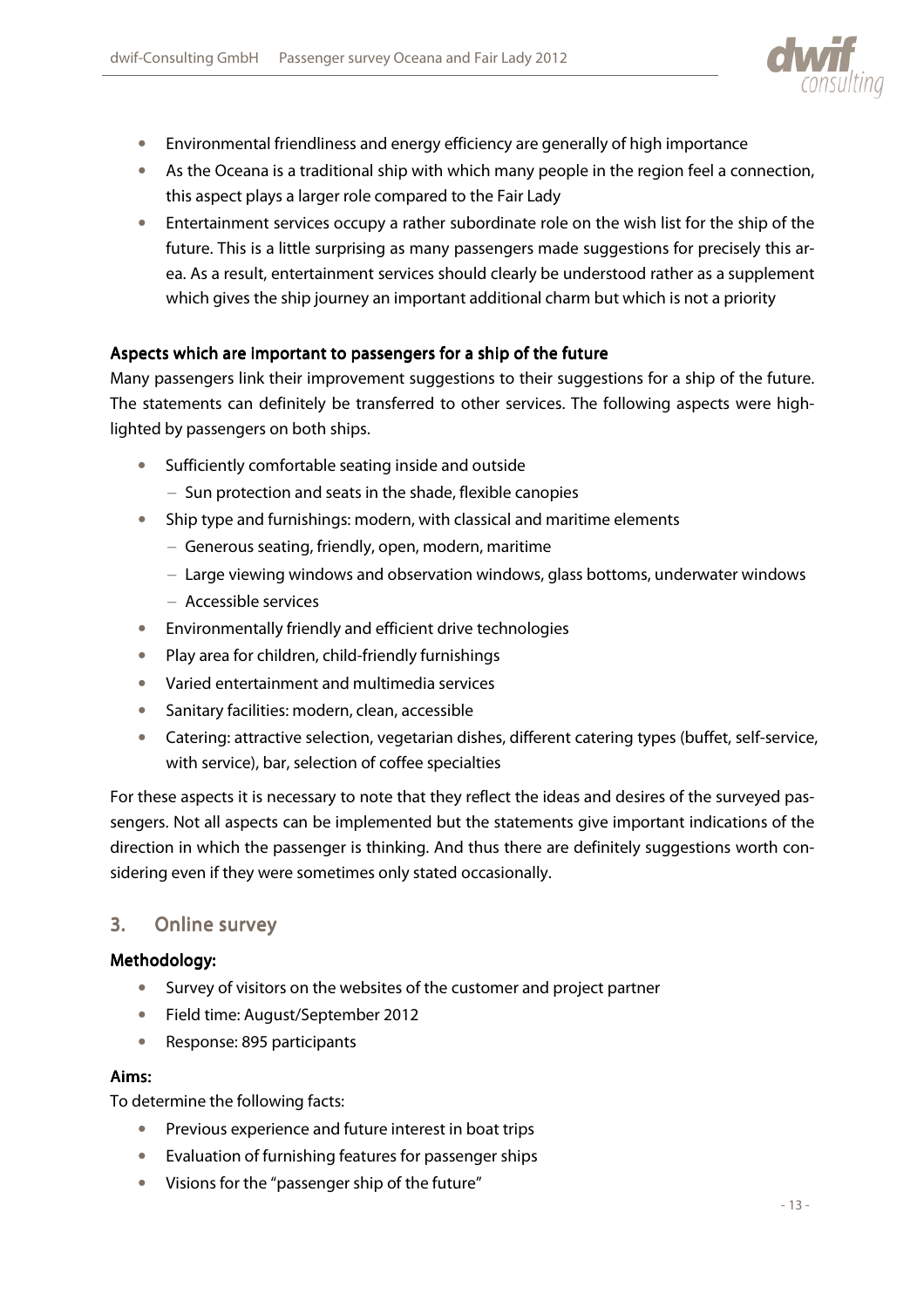![](_page_14_Picture_1.jpeg)

### Evaluation of various service and furnishing features

The participants were asked how important a range of aspects are to them as service features on a ship of the future. The following information was made in individual predefined categories:

#### Catering service

- In addition to self-service options, every second person surveyed values the service and being served at their seat
- The current trend is coffee specialities, e.g. at a coffee bar with a sufficient selection.

#### Furnishings: comfortable and convenient seating!

- The option of sitting on board is particularly important to those surveyed (93%). In particular, sufficient capacity should be ensured inside and outside
- The option of staying outside is also particularly important for a good 90% of those surveyed
- Particularly when the weather is fair, comfortable seating on deck is desired. In addition to sufficient seating, services are requested that make staying outside more pleasant. These may be blankets and cushions but also the provision of sun loungers.

#### **Entertainment**

- Entertainment for children is important / very important for 60.3% of those surveyed
- A range of newspapers and magazines is appreciated
- Just under a third of those surveyed consider shopping services on board as important
- An internet connection on board is only important for around a quarter of those surveyed. It can be assumed, however, that demand will continue to increase.

#### Booking and accessibility

- The ability to book online is indispensable in future for most of those surveyed
- However, the internet is not replacing the ability to book by telephone. A large number of those surveyed value personal contact
- Seating reservations are important for many of the participants in the survey
- Booking at an on-site ticket machine is also reasonable for just under two thirds of those surveyed
- Arrival polarises: the connection by public transport and the option of parking near the dock play an equally important role.

#### Ship features

- Environmental aspects are a priority for those surveyed
- The availability of accessible services is considerably more important to the survey participants than to the passengers on board the Oceana and Fair Lady
- The ship should tend to take into account modern aspects. The preservation of maritime traditions is equally important to many of those surveyed, however
- Luxury is less important to guests. Consistent comfort is preferred.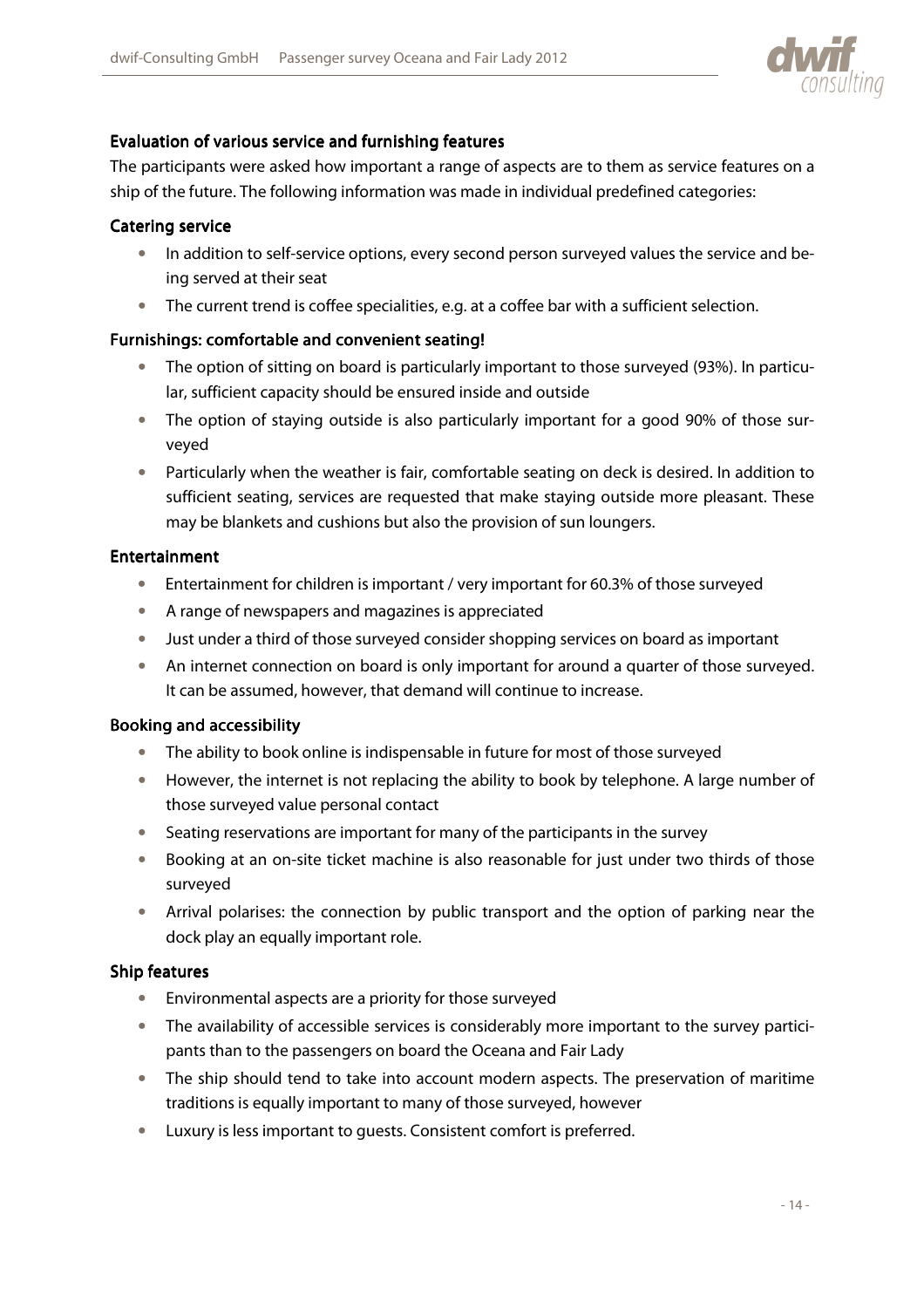![](_page_15_Picture_1.jpeg)

# The passenger ship of the future – visions of the survey participants

In their visions and desires for a passenger ship of the future, survey participants particularly display pragmatic approaches. In addition to a good price-performance ratio, potential passengers consider consistent quality of all services along the journey chain to be important. This also applies especially to lounge areas on board. A high level of comfort and comfortable seating are of fundamental importance. However, the catering services must also be right. Following the saying "sea air makes you hungry", a varied, diverse range is desired. Alongside this, information on the journey and the destination also plays an important role. This also includes the consideration of safety aspects. These statements are frequently reflected in the statements from the surveyed passengers, though sometimes with different emphases.

# 4. Summary of important aspects of the surveys

The surveys revealed that from the point of view of the passengers, this does not mean fundamentally new concepts in transport. Rather, it means optimising the set screws most important to customers. This does not just concern the transport itself. It is necessary to organise the entire service chain optimally for passengers, from the initial information before the journey, to booking, arrival, boarding, stay on board, stay at the destination through to the return journey. Below is a summary of important aspects which were mentioned.

- Passengers expect a high level of service quality and friendliness from the staff.
	- − Here there was mainly a high level of satisfaction among surveyed passengers. The faults revealed in the investigation in this area should nevertheless be remedied in future.
- Comfortable seating and sufficient space! A high level of seating comfort and variability in seating are very important for passenger satisfaction.
	- − The many suggestions for improvements in this area were noticeable. Insofar as the basic conditions permit it (spatial structure of the ship, safety requirements, etc.), corresponding adaptations should be made in this respect.
	- − Depending on the weather, the outside area on the ship is a popular lounge area. When there is good weather, seats outside quickly become rare. Therefore, ideally there would be options of individually varying the capacity outside. In addition to the provision of additional seating capacity, variable inside and outside areas may also help.
- Attractive catering: A varied and appealing catering service on board affects passengers' satisfaction considerably. Regional products and specialties should also be considered
	- − In particular, the variety of the catering services was often criticised by guests on both ships. Here it is necessary to accommodate customer requests to a greater degree. Particularly on the Oceana, improvements should be reviewed with regard to the limited options of the existing on board kitchen. At least in terms of the journeys from Bremen to Bremerhaven, the lower counter area was not being used. This space may potentially be used for an extension to the kitchen area.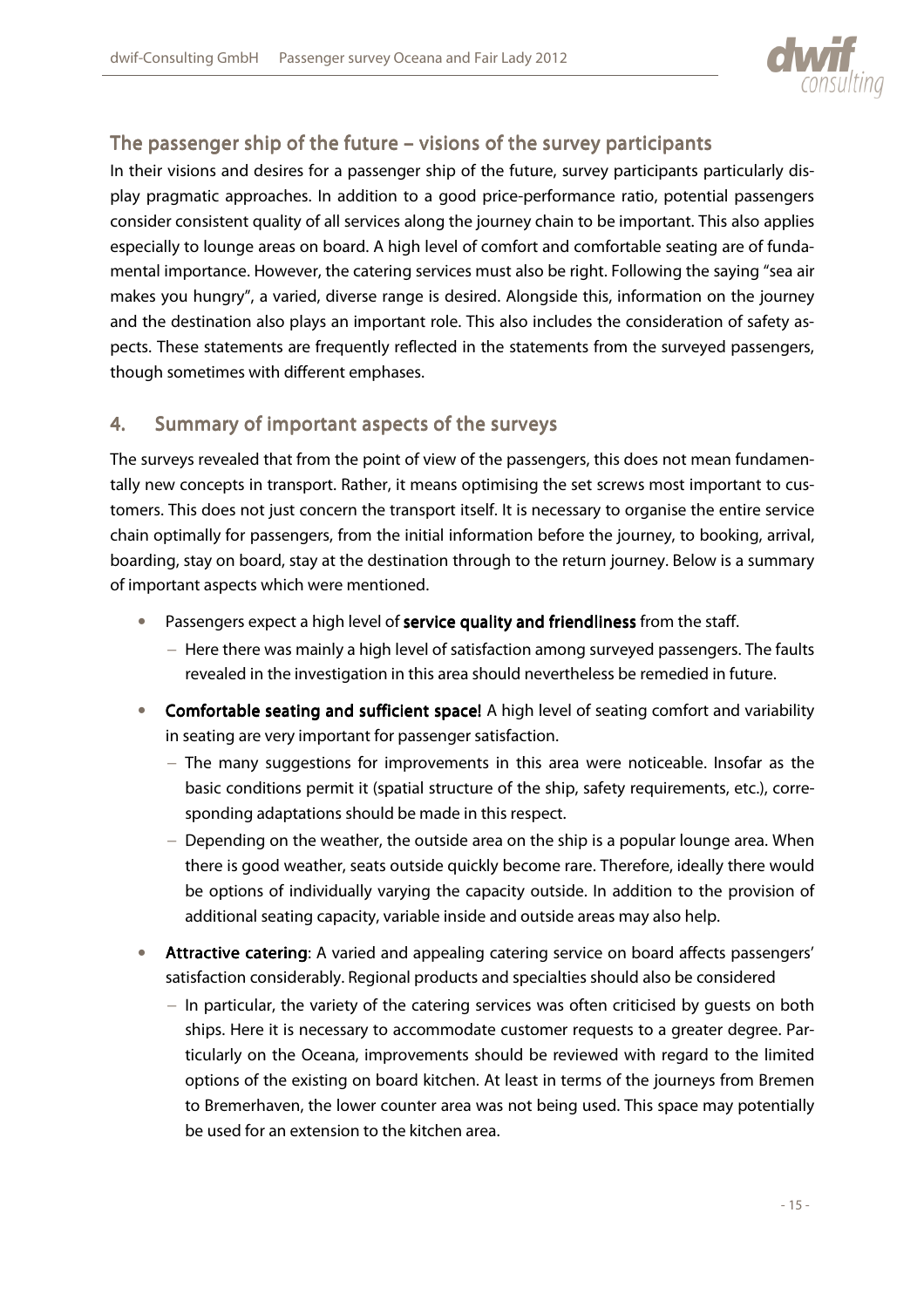![](_page_16_Picture_1.jpeg)

- − Though the widely offered form of self-service catering is consistently appreciated by passengers, as part of the efforts to enhance the quality of the ferry journeys, many passengers would also welcome personal table service.
- Particularly for ferry journeys with an overriding transfer nature, entertainment services gain in importance as the journey length increases
	- − Entertainment services for children: even on connections which are used a lot by families with children, such services are an important addition.
	- − Music services. Many passengers would like more music services on board. On the one hand, as background music but on the other hand, in the form of a music programme that can be selected at one's seat which one can use via headphones, similar to trains. More rarely, the presentation of live maritime music was also suggested. Such a service is worth considering possible if larger groups register for an excursion. Older target groups in particular react positively to services like this.
	- − Reading material: a selection of current newspapers and magazines as is normal at airports and on board aeroplanes is also viewed by passengers as a convenient service
	- − For longer transfer times, a small selection of board games can pleasantly shorten the journey time
	- − The request for internet services (connection options or via terminal) was still surprisingly low among the survey participants on both ships. In particular, in light of the increasing use of smartphones and social media services, it can be assumed that the demand for the availability of an internet connection will grow.
- Comprehensive safety information are absolutely necessary to reassure the passengers' marked perception of safety
	- − Numerous written safety notices are provided on both ships. Nevertheless, many passengers requested more detailed information. In particular, loudspeaker announcements with safety instructions help to increase the feeling of security among passengers. Short films with information on how to act in an emergency could be transmitted across the screens already available on the two ships.
- In principle, passengers on board the passenger ships have a great need for information.
	- − Passengers are inquisitive. They are interested in a variety of information: on the journey course (including location display), on sights to see and history along the route, and also on technical matters that concern the ship. Information on board about the destination also helps the passenger to prepare for his or her stay. In practice, for this type of information cooperation with local tourism organisations and interested service providers is available.
	- − Crucial for understanding announcements on board is a consistently high technical quality of the transmission to various lounge areas on board (inside, outside). This should be ensured for all areas.

The passengers surveyed think very pragmatically for their suggestions and requests for the furnishings of current and future passenger ships. First there is the satisfaction of basic requirements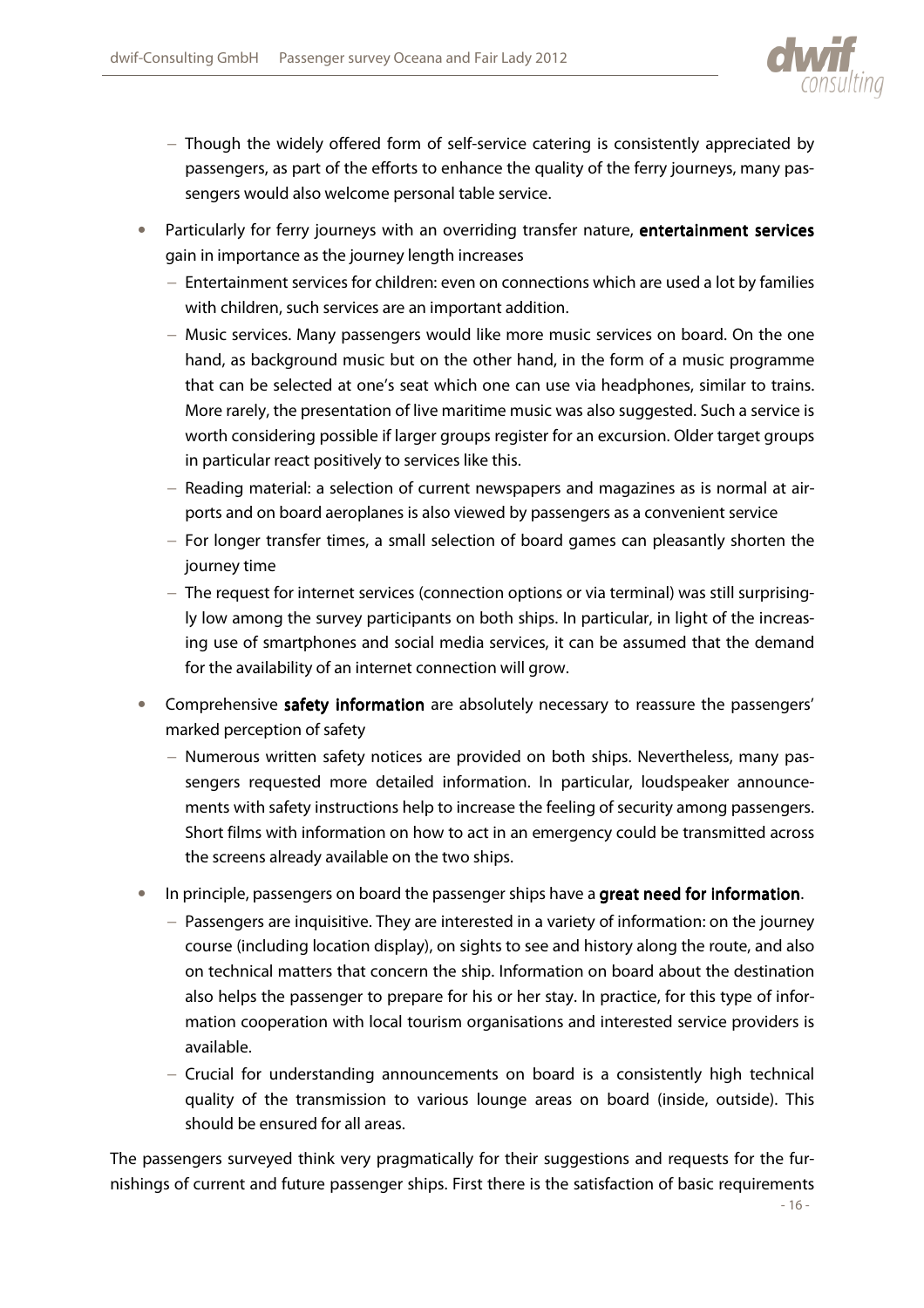![](_page_17_Picture_1.jpeg)

as part of this type of journey. In addition to the aspects already mentioned above, the following aspects were also named:

- Environmental friendliness: It is not just current discussions about climate change that have caused environmentally friendly circumstances to increase in importance for the public. The use of environmentally friendly and energy efficient technologies for maintaining and operating a ship is therefore not just important for them in the future. The possibilities of considering these technologies and methods should therefore definitely be examined.
- Accessibility: Due to the construction, it is difficult to create comprehensive accessibility on the existing ships. In light of the increasingly older population, these aspects are increasing in importance, however. The surveys carried out also show this. Specific considerations should therefore be made on how connected areas of the ships at least can be better designed in this respect (access and exit, parts of the lounge area, sanitary facilities, parts of the outside area) in order to enable persons of reduced mobility a continuous use and participation in the journey.
- Modern or traditional: The technology should be modern, the furnishings modern or classically elegant. There are no clear trends in this regard. Each trend has its own adherents. In any case, it should be comfortable on board. The consistent implementation of the aspects considered particularly important by passengers is crucial
- Optimal viewing areas: Good visibility in wind and weather contributes to the positive experience of the passengers. Particularly with new constructions, it should be checked to what extent generous viewing windows (e.g. observation windows) can be achieved in light of the regulations.

# 5. Social media analysis

As part of a short analysis, it was examined to what extent and with what content both passenger ship services are part of social media platforms. Both services that are used by participants for these purposes (particularly Facebook) and third party services which involve the ferry services were considered. Overall it should be established that both services are currently only considered to a small extent in discussion on social networks. The single exception is the private blog "Nordreport" which has comprehensive information on the Heligoland boat trip overall. On the part of the provider, the shipping company Cassen Eils should be highlighted, which actively operates a Facebook page for all areas of the shipping company. Below is a brief presentation of the principal results.

# Network platforms

Facebook: most current network platform.

- There are no ship-specific Facebook pages with their own fans or friends. The project partners involved also provide information about ferry connections as part of their respective companies' Facebook pages
- Facebook is used by all partners apart from Hal över Schreiber shipping company. The shipping company Hal över Schreiber currently does without a Facebook page deliberately and focuses its activities on its website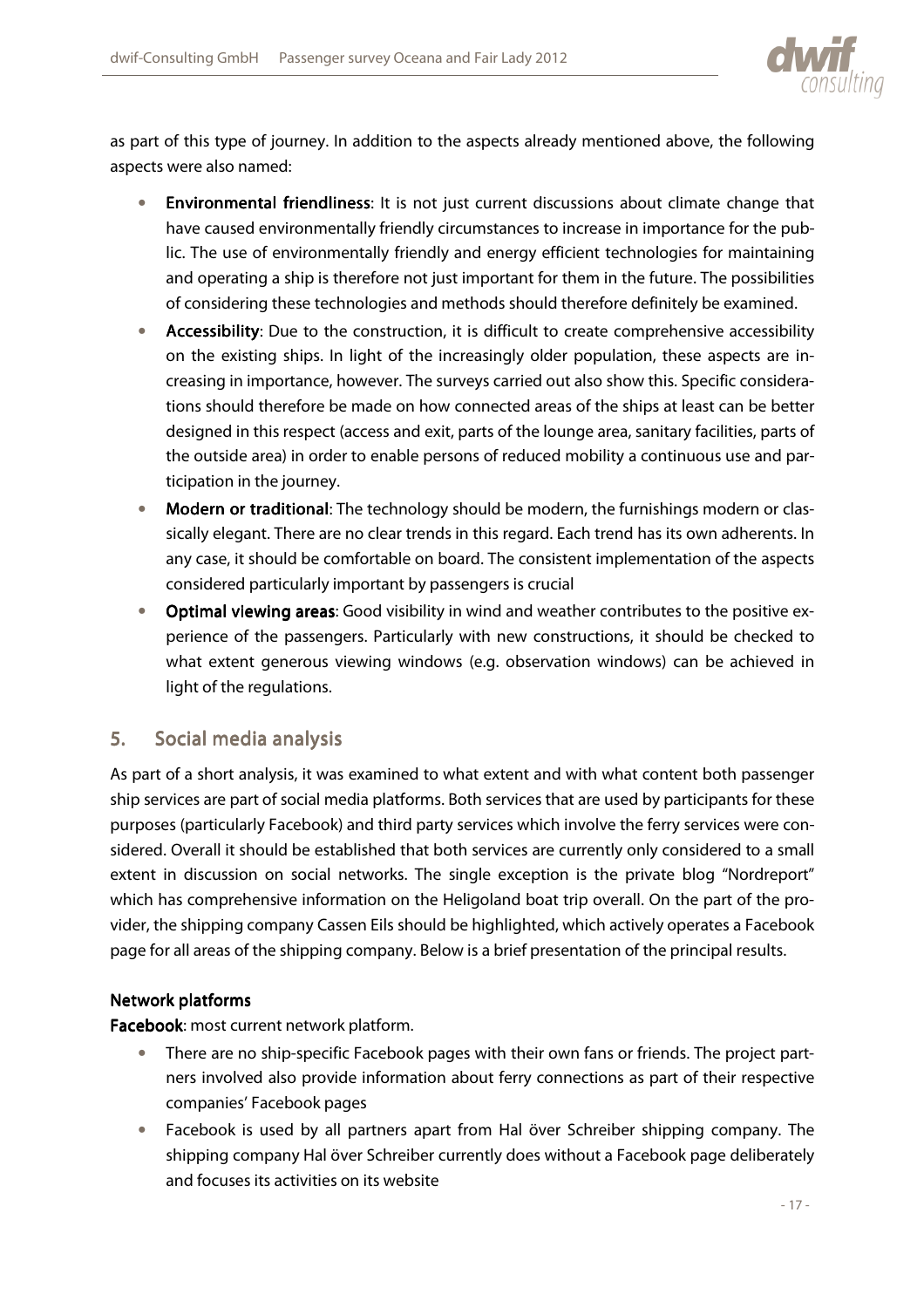![](_page_18_Picture_1.jpeg)

- Shipping company Cassen Eils operates its Facebook page actively and as a model
	- interesting information, numerous pictures
	- The shipping company's all in all good Facebook page is rather unknown to many customers on board the Fair Lady, however
- Bremerhaven Touristik: the Facebook page of Bremerhaven Touristik has fewer fans than the private page "MeinBremerhaven"
- Heligoland's Facebook page includes image material and information on events. Many guests talk about Heligoland but hardly any about the boat trip.

#### Google+: not used by any provider

Twitter (short message service): no active use by the partners

You Tube (video portal): here there are a few short films and reports by passengers. There are no official films by the shipping companies or the customer. Bremerhaven uses its own video portal without guest participation.

## Open forums (discussion platforms):

On the internet there are various forums on Heligoland and the ship transport. The forums are a meeting place for interested parties who talk about various topics and events, e.g. Küstenforum.de (forum for holidaying on the North Sea) and Hochseeinsel.de (topics specific to Heligoland).

Blogs (publicly visible diary or journal on specific or general topics of the author) E.g Nordreport.de: private blog with detailed and comprehensive reports on boat travel to Heligoland (but also other topics).

#### Recommendation portals: Qype, Tripadvisor

Only individual comments on the services available

#### Bremerhaven comment section:

Comments and contributions on web pages of Bremerhaven Touristik. Commenting is only possible after registering beforehand. As a result, the willingness to make individual comments is reduced.

#### Conclusion:

- Among the partners, the shipping company Cassen Eils displays the most active engagement in social media. Current information on the Fair Lady is also published. For all others it currently plays a rather subordinate role
- Overall, only a few activities in social media regarding the two ship connections can be listed. Hardly any trends for improvement requirements on the ship or even for the ship of the future can be deduced from the infrequent comments
- In the surveys on the ships, it became clear that the existing services are sometimes not known
- Social media services are hitherto hardly actively used for marketing both ship connections. In light of the ever increasing use of social media and the increasing use of mobile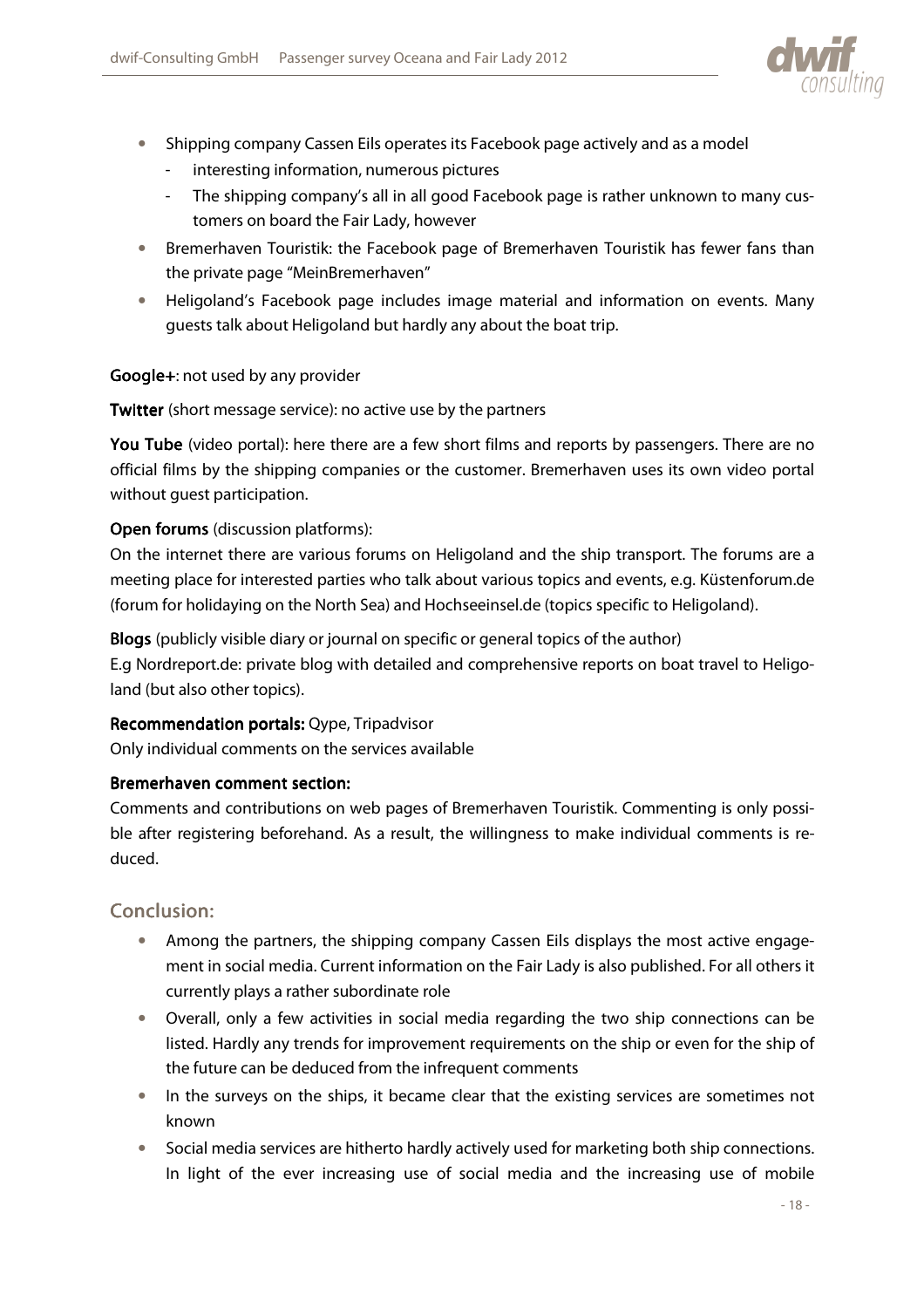![](_page_19_Picture_1.jpeg)

smartphones, a targeted increased use may be sensible. However, as already experienced by the shipping company Cassen Eils, this requires professional support which should not just take place as a side-line.

# 6. Observations at selected touchpoints

Alongside the surveys on board the two ships, the behaviour of the passengers at certain touchpoints was observed. The touchpoints are ship areas where a larger number of passengers come together temporarily or for a longer period. Observing the touchpoints provides information on functional restrictions or bottlenecks at these places. Furthermore, other striking features at these points were also recorded irrespective of the passenger figures. The extent to which bottlenecks and thus potentially to obstructions or restrictions occur depends heavily on the passenger figures. Though the ships were never fully booked on any of the observation days, certain problem areas became apparent when there were large numbers of passengers. The bottlenecks and shortcomings felt as especially disruptive by the passengers were frequently also mentioned in the surveys. It should be noted that the observations were naturally just snapshots of situations which may not always occur in the observed form. Nevertheless, these aspects should be examined closely by those responsible in order to counteract them where necessary. The following observations were recorded:

## **Fair Lady**

### • Boarding

Though entry to the ship via the gangway is not disability-friendly or accessible, the staff are ready to help actively support passengers.

#### $\bullet$  Ticket sales at the dock in Bremerhaven

Depending on the numbers, there were sometimes longer queues at the pavilion in Bremerhaven. Complaints were not heard, however, and also not stated in the surveys.

- Stairs
	- − The stairs are often steep though accessible with handrails. Nevertheless, older passengers only reached the upper decks backwards.
	- − Prior to and during exit, there were jams particularly on the main stairs meaning that it is no longer accessible.

#### • Sanitary facilities

- − In principle, the sanitary facilities are outdated but suitable. The cabins are also furnished differently (with and without handrails, different flushing). There is no disabled-access toilet. The separating walls sometimes have drill holes which do not have opaque holes. The facility sometimes looks rather badly kept. Thus, for example, the mirror (ladies toilet) was not cleaned throughout the entire investigation period and had marks.
- − To use the toilet, a voluntary donation was requested, which was frequently criticised by passengers. Though such a procedure is thoroughly normal and is becoming more and more obligatory for public toilets, it is usually dispensed with in transportation (e.g. on a train or an aeroplane). Service-oriented solutions should be preferred in this respect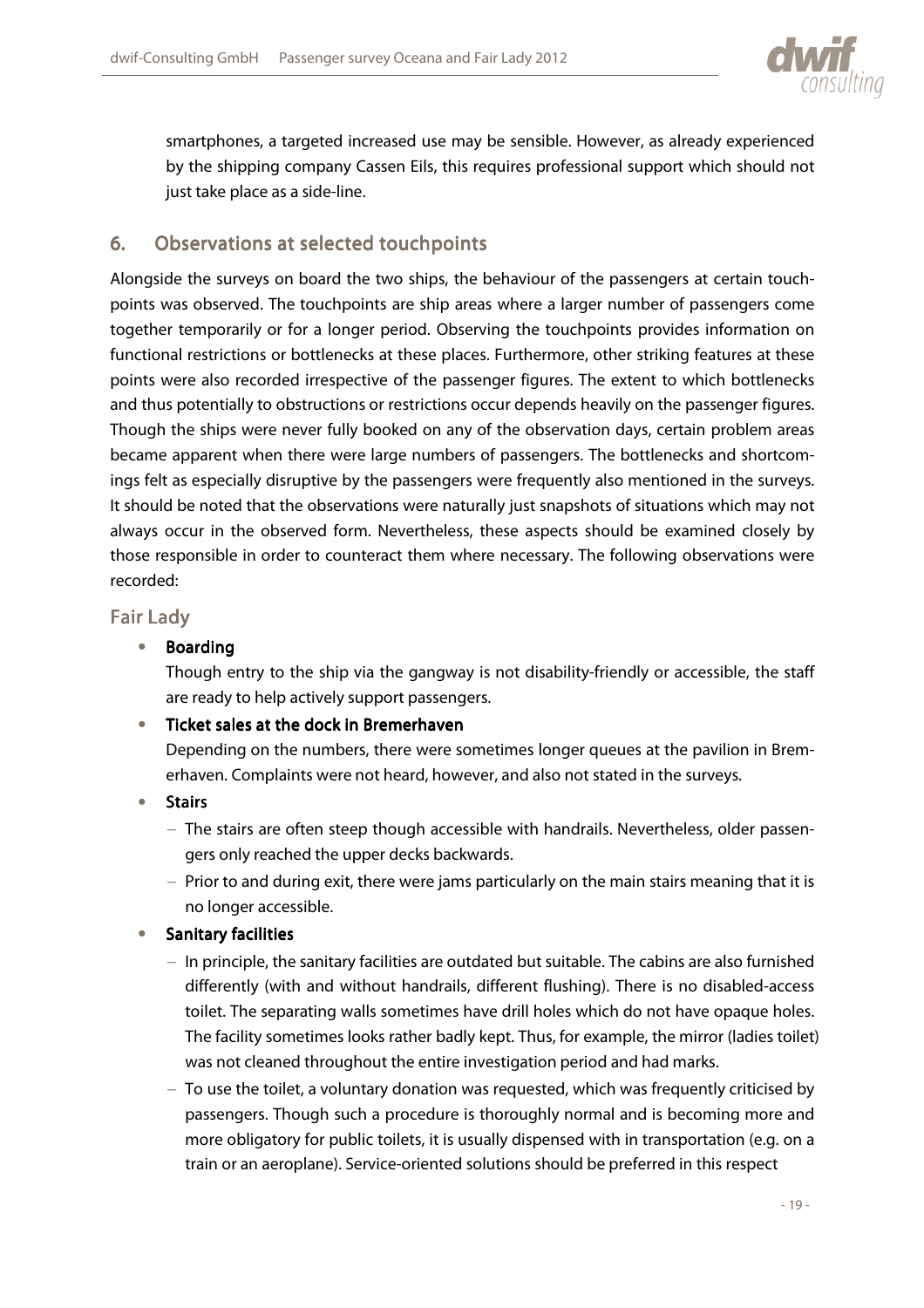![](_page_20_Picture_1.jpeg)

#### • Exit with Börteboote (boats for disembarking)

- − Exiting onto the *Börteboot* proves to be an adventure for many passengers. This elicits both positive and negative feedback. Helpers are ready but the spirited grasp under the arms is unpleasant for some passengers. On the *Börteboot*, taking one's seat is laborious as sometimes benches have to be climbed over. During the crossing to the Heligoland dock, it sometimes happened that some passengers had to stand due to overcrowding which was not always easy with the fluctuations of the small boat. It lacks a non-slip floor.
- − Embarking from the *Börteboot* onto the ship also causes similar problems. Some passengers do not manage the height of the step and fall on the hard iron edge which cannot always be prevented by the helpers. Here customised padding could reduce the impact.
- − Throughout the investigation period, passengers were injured in rare cases. A Passenger injured his knee and fellow passengers reported other injuries.

#### • Doors to the outdoor areas

The doors on the ship are sometimes locked or are opened with difficult so that people have to turn around and find an alternative route. Thus, for example, the door to the compass platform was so difficult to open that some passengers never managed to open it and assumed that the compass platform was also locked during the journey.

#### • Staff

The staff are friendly and helpful. It was positively emphasised by passengers that the staff would provide very good information about the sites to see on the journey and tips on Heligoland, if necessary. Conversely, it was criticised that few to no announcements were made on appropriate topics and there was no information provided.

#### MS Oceana:

#### • Dock / Pontoons

- − Thanks to the floating pontoons, there are no serious height differences to overcome when entering the ship directly. However, access is not completely accessible and so wheelchair users require extra help. For the most part, there were no serious issues or impairments when passengers boarded and when loading bicycles.
- − Depending on the water level, varying height differences are to be overcome to get to the pontoon. At low water levels, the incline angle of the access path to the pontoon increases, meaning that careful walking is necessary.
- − Depending on the waves, the ship sometimes moved against individual pontoons with some force which accordingly swelled and were shaken. The people waiting on it were sometimes not prepared for it and lost their balance. Nevertheless, risks for waiting passengers should be prevented.

#### • Cash point on board

− Because the ship does not stay at the dock for long, in the boarding room there are often long queues for the cash point. Customers therefore receive small receipts which they have to hand in again to pay their journey fare. This system seems cumbersome and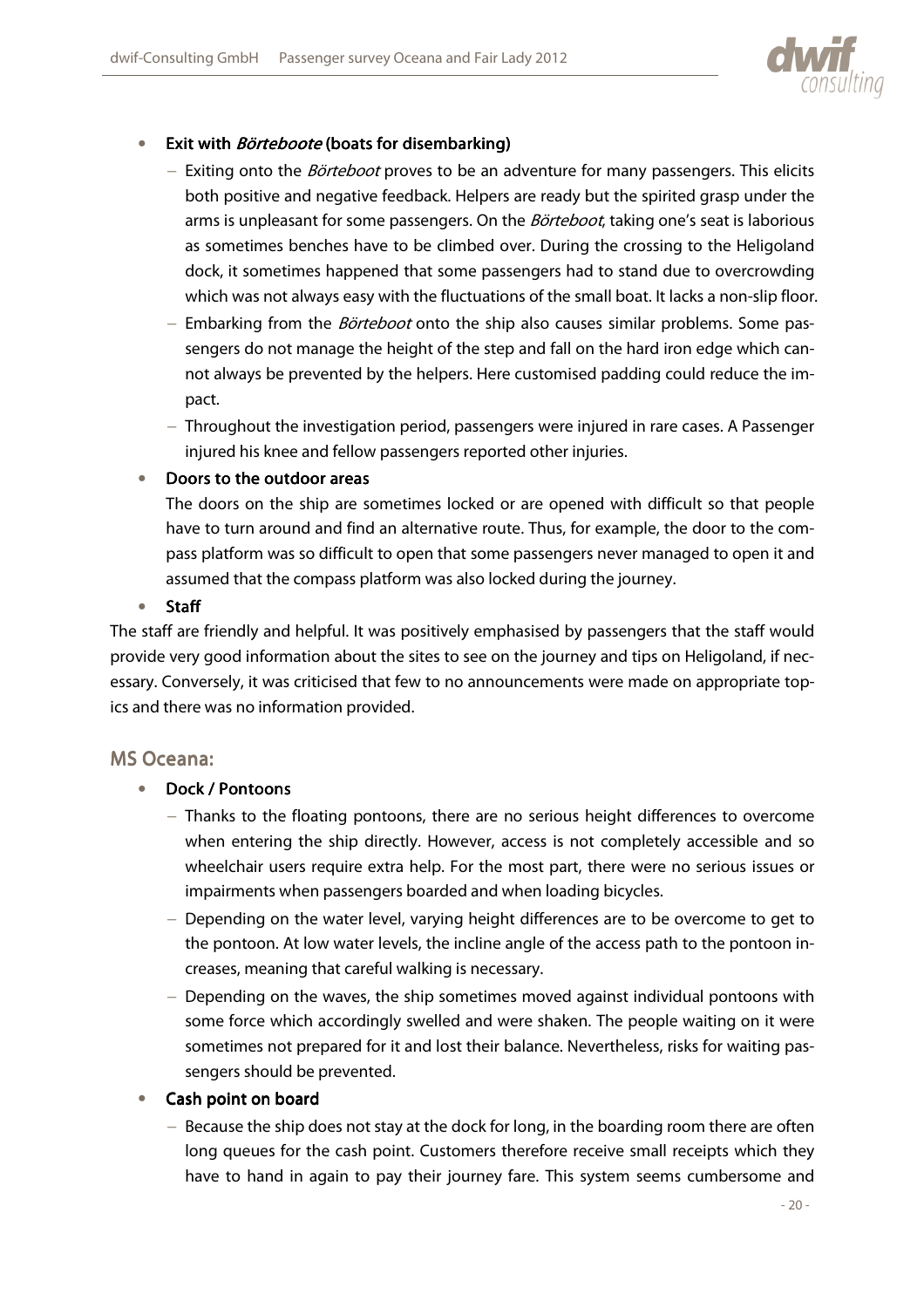![](_page_21_Picture_1.jpeg)

prone to error in the observation and requires passengers to be called out frequently to redeem their receipts. The problem is particularly apparent at the stopping places without an outlet.

− It was frequently criticised that not all tickets are available on site, so, for example, the VBN ticket and the extra Klimahaus offer.

#### • Counter on the main deck

The lower counter was often not used at all or only for short periods. The opening was not obvious for some guests meaning that they waited in vain for service. Here a screen with an indication of the service on the upper deck or a bell could help.

#### $\bullet$  Accessibility of the outside deck

For passengers with walking difficulties or for wheelchair users, it is mainly just the lower part of the ship that is accessible if they are not able to overcome the stairs to the upper deck. In such cases, they are also denied access to the outside decks as they can only be reached via the upper deck. Unfortunately, there are no outside areas below. In principle, the stairs are themselves wide and equipped with handrails, they are sometimes relatively steep.

#### • Rear outside deck

- − Here some of the benches are sometimes ramshackle and wobbly. One bench fell apart during the journey. In the middle area of the outside deck, there is still a lot of space which should be better furnished with benches instead of standing tables on sunny and well-frequented days, as many passengers prefer to sit due to the journey time.
- − A number of passengers criticised the fact that the ship's exhaust fumes were discharged directly above the outside deck. In some cases, this led to soot marks on the passengers' clothes.

#### • Sanitary facilities

To access the sanitary facilities, a small step has to be overcome. The toilet cabins themselves are narrow, which may lead to impairments for disabled and more corpulent passengers. There is no disabled-access toilet. The wash basins often cannot be reached by many children; a stool would be a solution here. Changing tables are also not available. It has happened that passengers have changed their children's nappies on the floor. Even if these cases only occurred rarely, solutions should nevertheless be considered for this. As the windows in the sanitary areas cannot be opened, though hand dryers are used in the narrow rooms, it gets warm and stuffy in the rooms even in low temperatures.

- Staff
	- − The staff were found to be on the whole very friendly, committed and helpful by the passengers. It was only during boarding that some customers wished for more support.
	- − When there were large numbers of passengers, sometimes not all of the tasks could carried out satisfactorily. Thus, tables in the service area were sometimes no longer covered and cleared up, chairs were not returned to their intended place or toilets not cleaned up afterwards. This struck some passengers as unpleasant.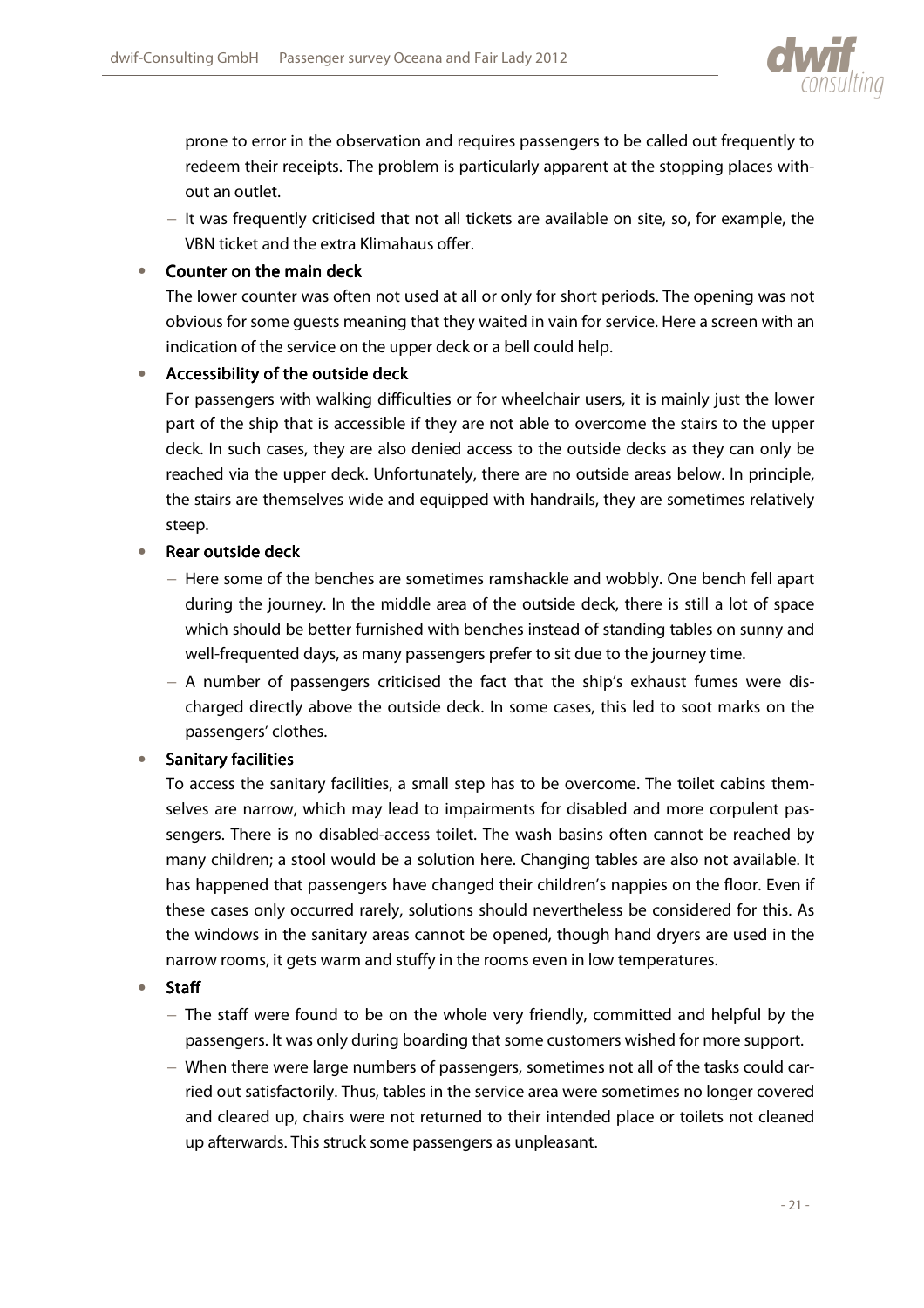![](_page_22_Picture_1.jpeg)

### $\bullet$  Multi media services

Screens for displaying information (e.g. route progress and displaying the current location or for displaying safety information) are available though not used.

# III. Further recommendations for product improvements and marketing

The preceding remarks contain numerous indications for product and service improvements. In addition, there are a range of other measures with which marketing activities can be improved. In the proposals below, there are suggestions and recommendations which should be specifically developed further where necessary.

# 1. Enhancing the ticket and service range

In the surveys, the passengers demonstrated a high level of sensitivity to prices both in relation to the service itself and also with regard to the prices on board. In this respect, it is necessary to enhance the existing services on the one hand, and to develop new services on the other, with which passengers can be offered attractive added values at an attractive price. This can be the targeted and nuanced enhancing of combo tickets for which there are already initial signs on both ships (combination with the Klimahaus or combinations with catering services) and also completely new appealing services. The following are possible, for example:

- Multiple tickets / season passes
- Differentiation of journey prices e.g. depending on season (except for the catamaran, a price differentiation is so far only practised during summer transport on the MS Atlantis)
- Themed journeys with special offers
	- − culinary themes (culinary travel, gastronomic emphases, regional references, etc.)
	- − cultural themes (literary travel, musical offers)
	- − other special events (definitely take place on the Oceana but also check events that can be linked with the journey, e.g. special family or experience journeys)
- Combination tickets with offers in Bremerhaven (like Oceana, ideally other offers or combinations, can be booked online)
- Ticket combinations with other islands or other destinations
- Early booking discounts (like the rail budget price)
- Connection tickets with other public transport systems (ideally also bookable online)
- Inclusive or premium tickets (e.g. parking included, or preferred parking in special car parks nearby)
- Especially Heligoland: development of stay offers which include the ship journey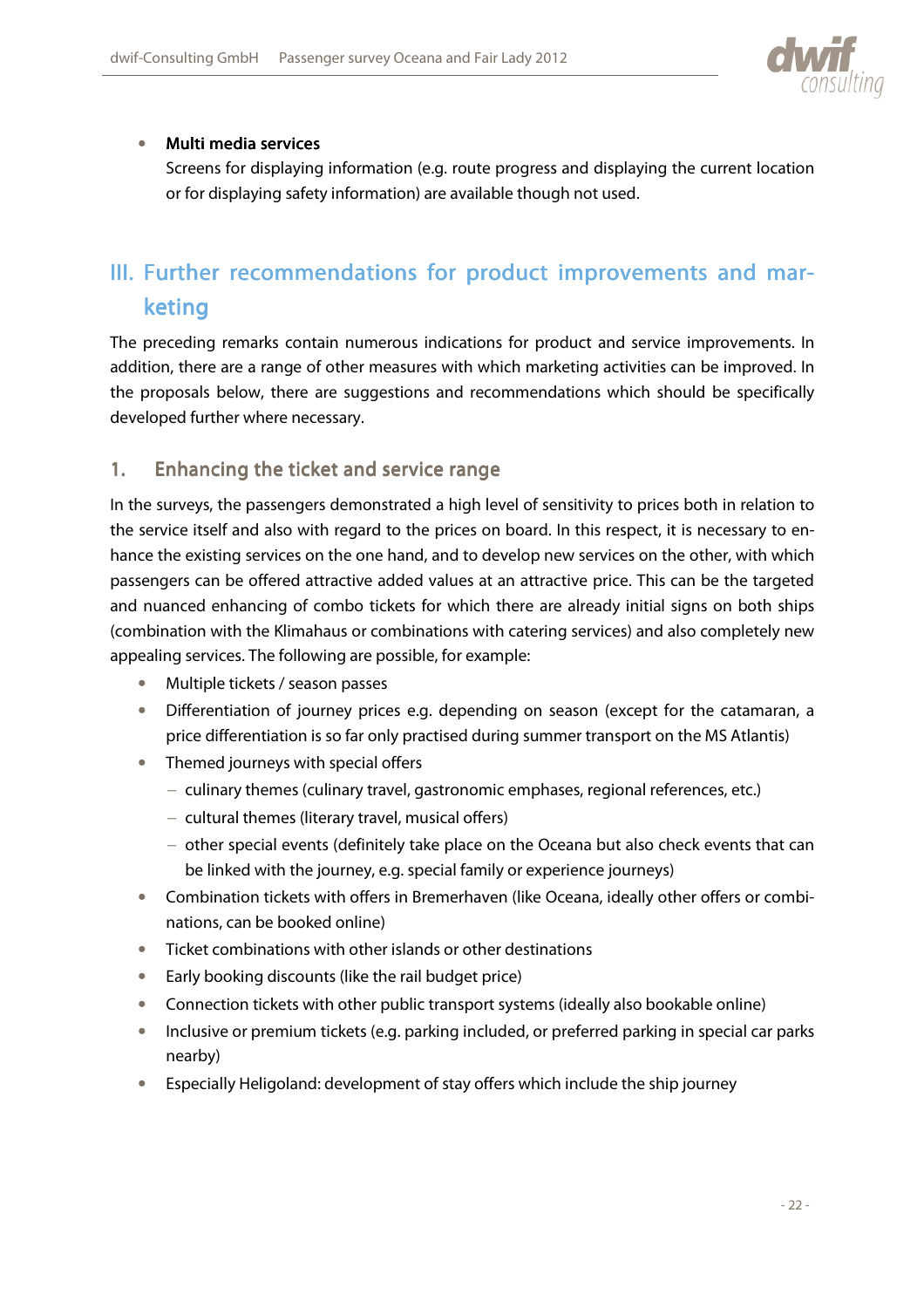![](_page_23_Picture_1.jpeg)

# 2. Improving online services

The internet plays a significant role in getting attention and for prior information as the surveys confirmed. But the option of being able to book tickets and services directly online is very important for many internet users and will increase in importance in the future. It is therefore necessary to continue to improve this sales channel. Not all partners work on the same level or they have different emphases. While the shipping company Cassen Eils already operates the area of social media on the recorded platforms professionally, for example, the shipping company Hal över Schreiber deliberately does without them completely and the social media platforms of Bremerhaven and Heligoland are still capable of improvement. The booming use of smartphones, for example, requires making internet sites suitable for mobile applications. To make use of mutual synergies and to achieve increases in efficiency, joint cooperation also presents itself. The following measures are being considered

- Ensuring the ability to book online: all services by the project partners should be uncomplicated for guests to book online. This concerns both the individual ticket and combination offers.
- Options to what extent the partners can benefit from the growing area of mobile internet applications (for smartphones and tablet PCs) should be checked. Applications for prior information, booking offers on a mobile or even information during the journey (thus passengers expressed a great need for information in the surveys. Passengers could find out about a corresponding "info app" individually) are possible.
- Involvement in social media can also be intensified in joint cooperation with the partners. A central, professional hosting generates synergies and ensures uniform quality of the services
- In striving to enhance combination offers with interesting attractions, corresponding mutual linking should be carried out. The information content and thus the attractiveness increase as a result.
- Joint action with attractive facilities serving as a beacon increases interest in the services.

# 3. Product and sales improvements

#### Increasing product and service quality

As the surveys revealed, high product and service quality is very important to passengers for a successful holiday experience and a high level of satisfaction. The proposals and suggestions made by passengers for improvements to the services should therefore be examined in detail and taken into account where possible and reasonable. Alongside measures to improve the seating and stay comfort and the improvements to the entertainment service, this concerned increasing the quality of the catering services in particular. Numerous indications of this can be seen in the ship-specific details in the preceding chapters.

#### Introduction of a comfort or premium class

In light of the existing sensitivity of passengers to price on the one hand and the existing desire for greater seating quality on the other, considerations regarding a possible seating differentiation